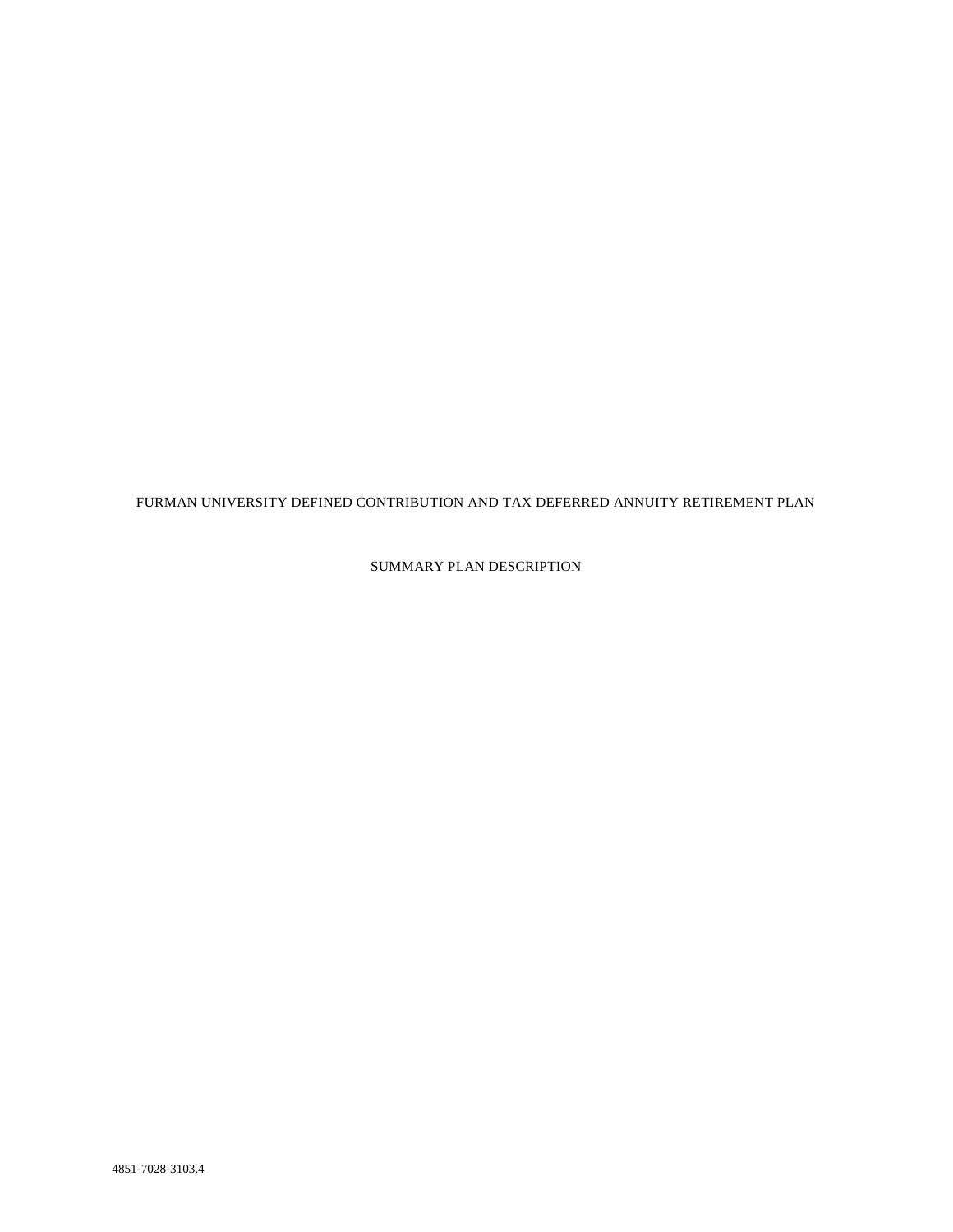# **TABLE OF CONTENTS**

# INTRODUCTION TO YOUR PLAN

# ARTICLE I PARTICIPATION IN THE PLAN

# ARTICLE II EMPLOYEE CONTRIBUTIONS

| What are elective deferrals and how do I contribute them to the Plan? |  |
|-----------------------------------------------------------------------|--|
| What are rollover contributions?                                      |  |

# ARTICLE III EMPLOYER CONTRIBUTIONS

|--|--|

#### ARTICLE IV COMPENSATION AND ACCOUNT BALANCE

# ARTICLE V VESTING

What is my vested interest in my account? ..................................................................................................................................................7

#### ARTICLE VI DISTRIBUTIONS PRIOR TO TERMINATION OF EMPLOYMENT

# ARTICLE VII

# DISTRIBUTIONS UPON TERMINATION OF EMPLOYMENT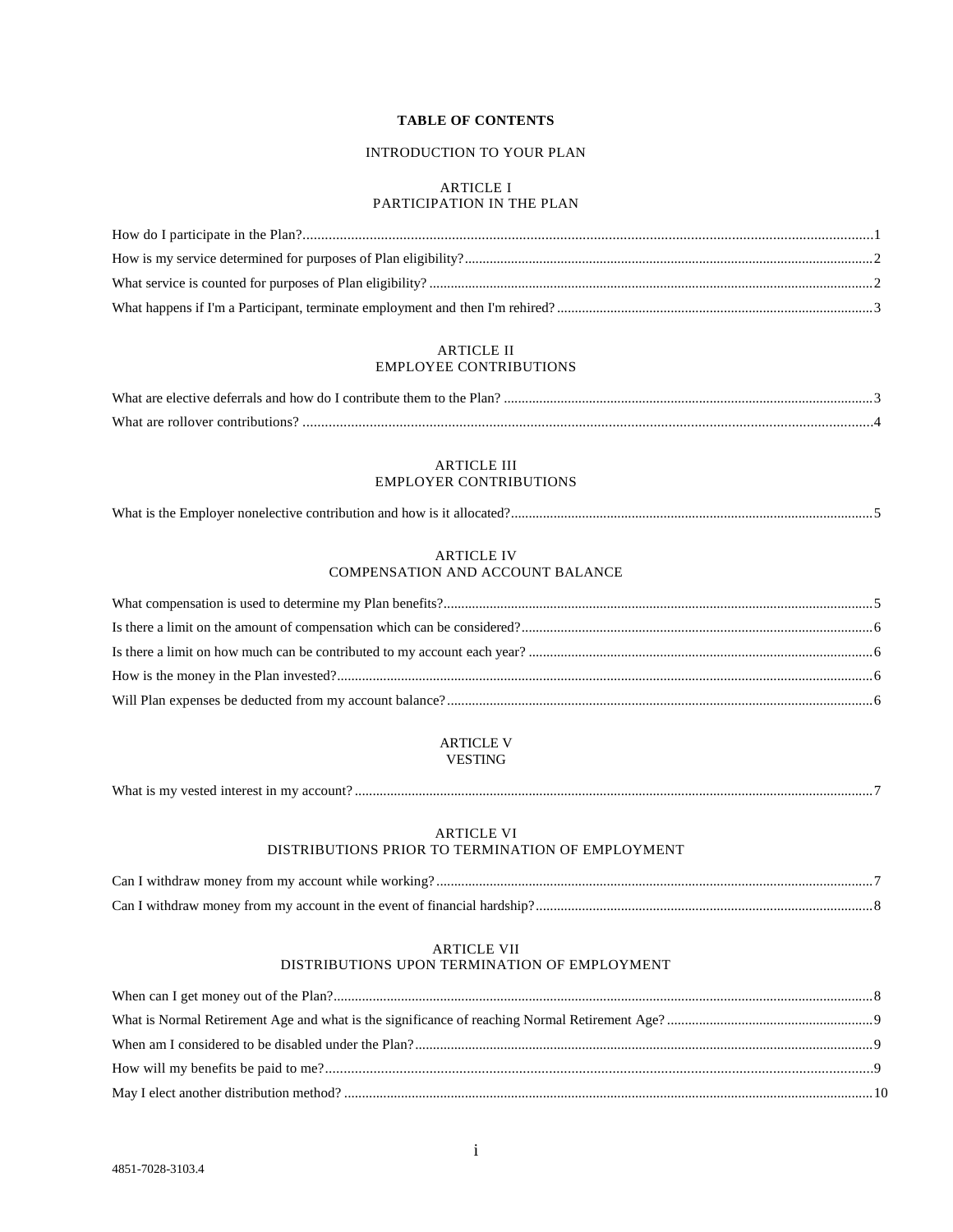# ARTICLE VIII DISTRIBUTIONS UPON DEATH

| What happens if I terminate employment, commence required minimum distribution payments and then die before receiving |  |
|-----------------------------------------------------------------------------------------------------------------------|--|
|                                                                                                                       |  |

# ARTICLE IX TAX TREATMENT OF DISTRIBUTIONS

# **ARTICLE X LOANS**

|  | Is it possible to borrow money from the Plan? |  |  |
|--|-----------------------------------------------|--|--|
|--|-----------------------------------------------|--|--|

# **ARTICLE XI**

# PROTECTED BENEFITS AND CLAIMS PROCEDURES

# **ARTICLE XII** GENERAL INFORMATION ABOUT THE PLAN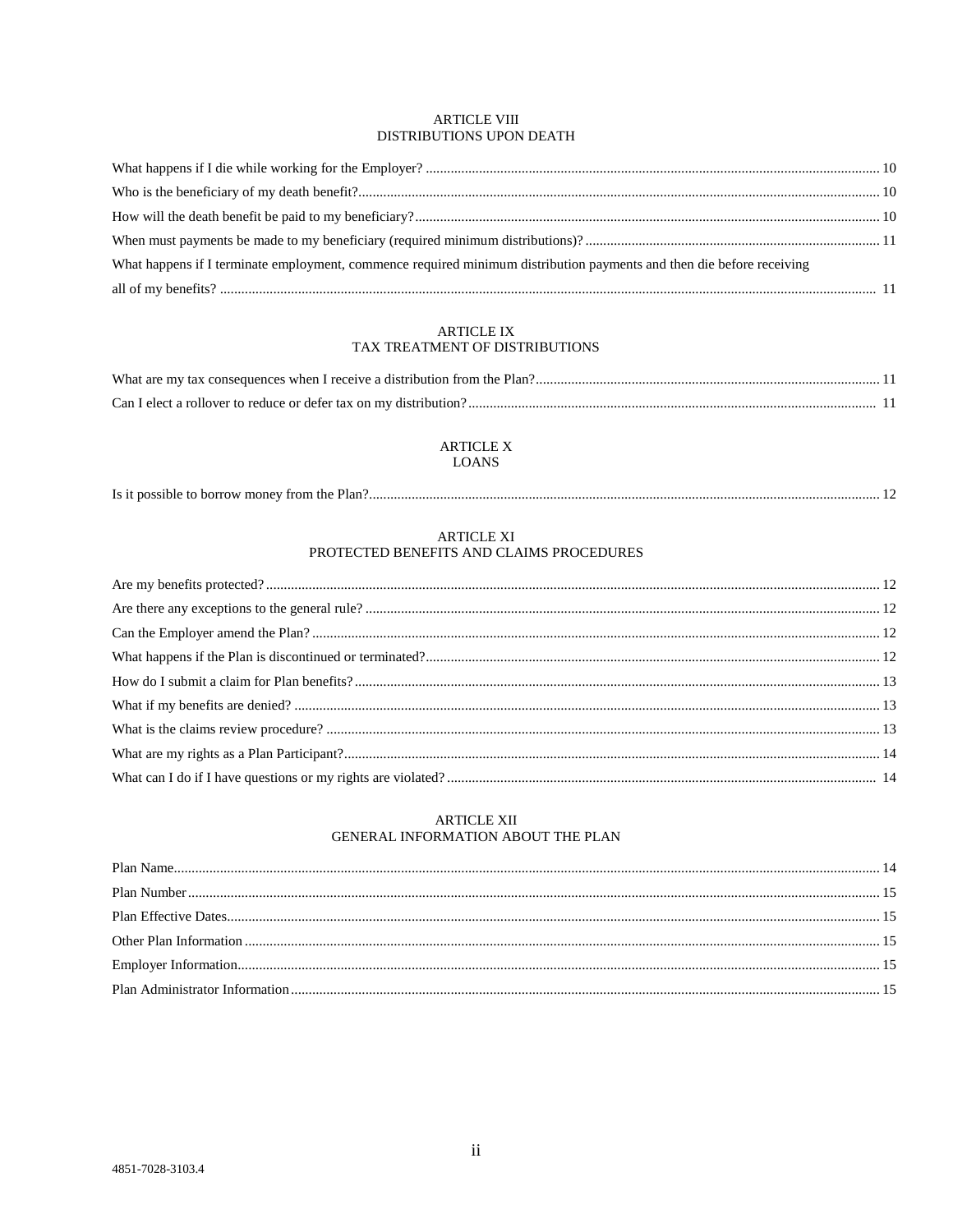# **FURMAN UNIVERSITY DEFINED CONTRIBUTION AND TAX DEFERRED ANNUITY RETIREMENT PLAN SUMMARY PLAN DESCRIPTION**

#### **INTRODUCTION TO YOUR PLAN**

Furman University Defined Contribution and Tax Deferred Annuity Retirement Plan ("Plan") has been adopted to provide you with the opportunity to save for retirement on a tax advantaged basis. This Plan is a type of retirement plan known as a 403(b) plan. This Summary Plan Description ("SPD") contains information regarding when you may become eligible to participate in the Plan, your Plan benefits, your distribution options, and many other features of the Plan. You should take the time to read this SPD to understand the features of the Plan.

This SPD addresses the most common questions you might have regarding the Plan. If this SPD does not answer all of your questions, please contact the Plan Administrator or other Plan representative. The Plan Administrator is generally responsible for responding to questions and making determinations related to the administration, interpretation, and application of the Plan, unless those responsibilities have been delegated to other parties. The name of the Plan Administrator can be found at the end of this SPD in the Article entitled "General Information about the Plan."

This SPD describes the Plan's benefits and obligations as contained in the legal Plan document, which governs the operation of the Plan. The Plan document is written in much more technical and precise language and is designed to comply with applicable legal requirements. If the non-technical language in this SPD and the technical, legal language of the Plan document conflict, the Plan document always governs. If you wish to receive a copy of the legal Plan document, please contact the Plan Administrator.

This SPD describes the current provisions of the Plan. The Plan is subject to federal laws, such as ERISA (the Employee Retirement Income Security Act), the Internal Revenue Code and other federal and state laws which might affect your rights. The provisions of the Plan are subject to revision due to a change in laws or due to pronouncements by the Internal Revenue Service (IRS) or Department of Labor. Your Employer may also amend or terminate this Plan. The Plan Administrator will notify you if the provisions of the Plan that are described in this SPD change.

**Investment arrangement.** The investment products you select (known as investment arrangements) may also affect the provisions of the Plan. In some cases the investment arrangements may limit your options under the Plan. This SPD does not address the provisions of the various investment arrangements. You should contact the Plan Administrator or the investment provider if you have questions about the provisions of your specific investment arrangements.

**Types of contributions.** The following types of contributions are allowed under this Plan:

- Employee elective deferrals including Roth Deferrals
- Employer nonelective contributions
- Employee rollover contributions

# **ARTICLE I PARTICIPATION IN THE PLAN**

#### **How do I participate in the Plan?**

Provided you are not an Excluded Employee, you can begin participating under the Plan once you have satisfied the eligibility requirements and reached your Entry Date, except as indicated below for reclassified employees. The following describes Excluded Employees, the eligibility requirements and Entry Dates that apply. You should contact the Plan Administrator if you have questions about the timing of your Plan participation.

#### **Elective Deferrals**

**Excluded Employees.** If you are a member of a class of employees identified below, you are an Excluded Employee and you are not entitled to participate in the Plan for purposes of elective deferrals. The employees who are excluded are:

- certain nonresident aliens who have no earned income from sources within the United States
- employees who are enrolled as students and regularly attending classes offered by the Employer

See "Additional Excluded Employee provisions" below for special provisions that might apply in determining who is an Excludable Employee.

**Eligibility Conditions.** You will be eligible to participate in elective deferrals on your date of hire. However, you will actually participate in elective deferrals once you reach the Entry Date as described below.

**Entry Date.** For purposes of elective deferrals, your Entry Date will be your date of hire.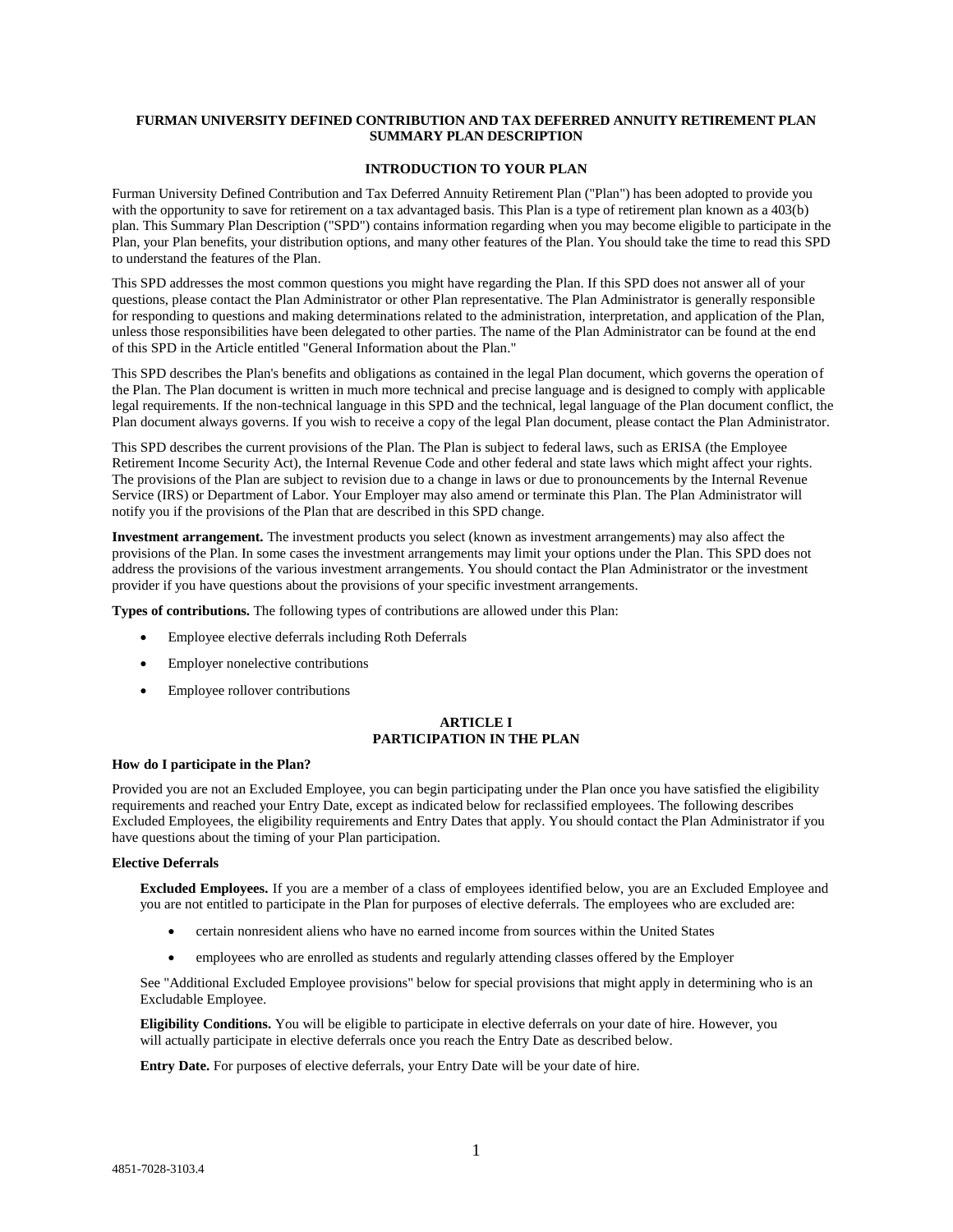#### **Nonelective Contributions**

**Excluded Employees.** If you are a member of a class of employees identified below, you are an Excluded Employee and you are not entitled to participate in the Plan for purposes of nonelective contributions. The employees who are excluded are:

- certain nonresident aliens who have no earned income from sources within the United States
- employees who are enrolled as students and regularly attending classes offered by the Employer
- union employees whose employment is governed by a collective bargaining agreement under which retirement benefits were the subject of good faith bargaining

See "Additional Excluded Employee provisions" below for special provisions that might apply in determining who is an Excludable Employee.

**Eligibility conditions.** You will be eligible to participate in the Plan for purposes of nonelective contributions when you have satisfied the following eligibility condition(s). However, you will actually participate in nonelective contributions once you reach the Entry Date as described below.

- attainment of age 21.
- completion of two (2) Years of Service. Hours worked with certain other institutions may count toward this requirement.

**Entry Date.** For purposes of nonelective contributions, your Entry Date will be the first day of the month coinciding with or next following the date on which you satisfy the eligibility requirements.

#### **Additional Excluded Employee provisions**

For Nonelective Contributions, the following Employees will be excluded: adjunct faculty, temporary and events staff. See the Plan Administrator for additional information if you are not sure if this affects you.

#### **Reclassified Employee**

Regardless of the above, if it is determined that your Employer erroneously classified you as a non-Employee and you should have been treated as an Employee, you are not entitled to participate in the Plan.

#### **How is my service determined for purposes of Plan eligibility?**

**Year of Service.** You will be credited with a Year of Service at the end of the twelve month period beginning on your date of hire if you have been credited with at least 1,000 Hours of Service for such period. If you have not been credited with 1,000 Hours of Service by the end of such period, you will have completed a Year of Service at the end of any following Plan Year during which you were credited with 1,000 Hours of Service.

**Hour of Service.** You will be credited with your actual Hours of Service for:

(a) each hour for which you are directly or indirectly compensated by the Employer for the performance of duties during the Plan Year;

(b) each hour for which you are directly or indirectly compensated by the Employer for reasons other than the performance of duties (such as vacation, holidays, sickness, disability, lay-off, military duty, jury duty or leave of absence during the Plan Year) but credit will not exceed 501 hours of service for any single continuous period during which you perform no duties; and

(c) each hour for back pay awarded or agreed to by the Employer.

You will not be credited for the same Hours of Service both under (a) or (b), as the case may be, and under (c).

# **What service is counted for purposes of Plan eligibility?**

**Service with the Employer.** In determining whether you satisfy the minimum service requirements to participate under the Plan, all service you perform for the Employer will generally be counted. However, there are some exceptions to this general rule.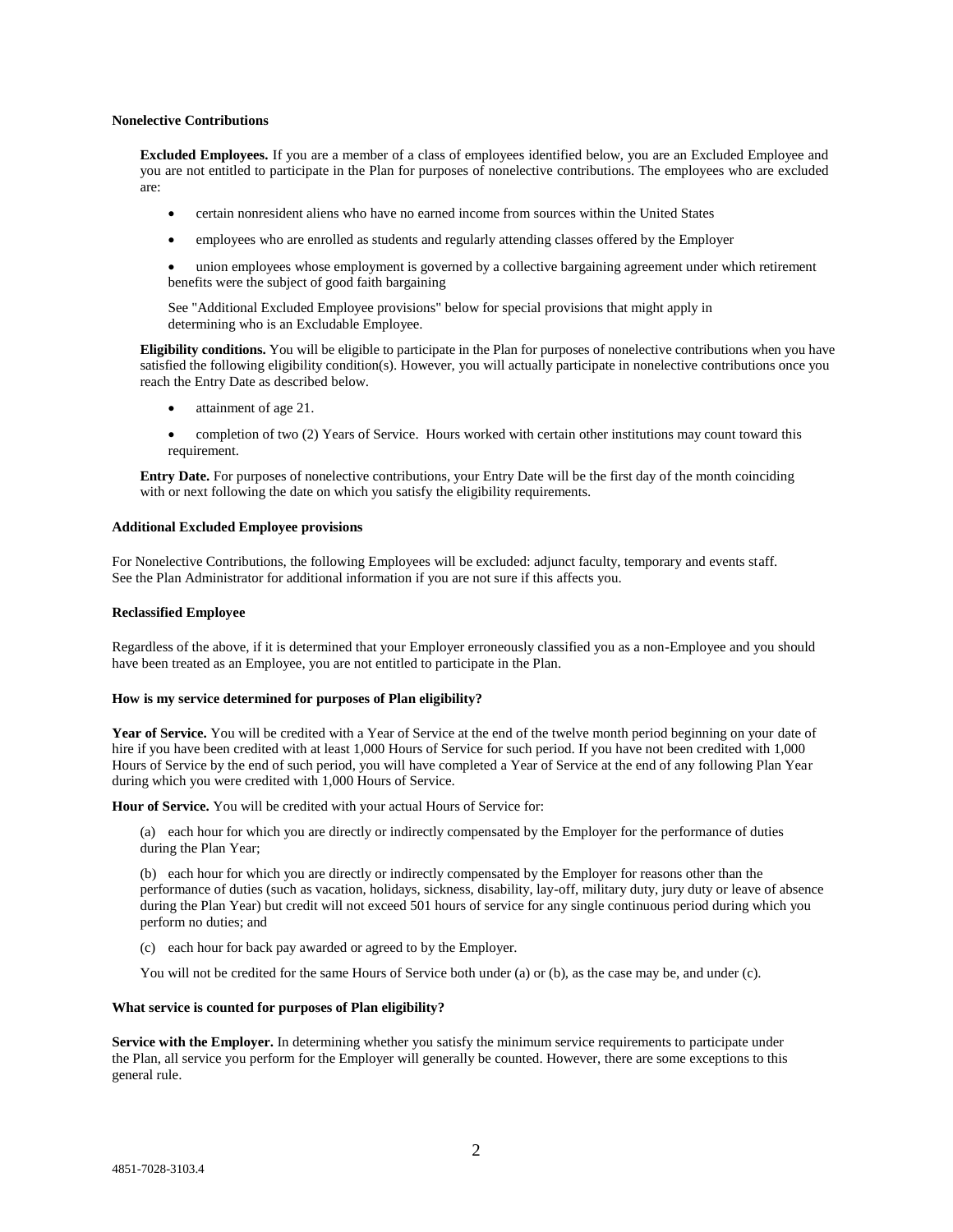**Break in Service rules.** If you terminate employment and are rehired, you may lose credit for prior service under the Plan's Break in Service rules.

For eligibility purposes, you will have a Break in Service if you complete less than 501 Hours of Service during the computation period used to determine whether you have a Year of Service. However, if you are absent from work for certain leaves of absence such as a maternity or paternity leave, you may be credited with enough Hours of Service to prevent a Break in Service.

**Two-year eligibility Break in Service rule.** To be eligible to receive certain contributions under the Plan, you must complete at least two (2) Years of Service. This requirement is only satisfied if you complete two (2) Years of Service without an intervening Break in Service (as defined above).

**Service with Predecessor Employer.** For eligibility purposes, your Years of Service with the following Employers will be counted. See the Plan Administrator for details if you think you may be affected by this provision.

- any Predecessor which is:
	- an Educational Organization
	- an Educational Organization providing post-secondary education
	- an employer that is eligible to sponsor a 403(b) plan
	- a nonprofit research institution
	- a teaching institution

If you believe you qualify to receive credit for your hours of service with a qualifying Predecessor Employer, you must submit applicable documentation to the Plan Administrator within 90 days of your hire date. If you fail to submit such documentation within this time, you will receive credit for your service with a Predecessor Employer on a prospective basis only.

**Military Service.** If you are a veteran and are reemployed under the Uniformed Services Employment and Reemployment Rights Act of 1994, your qualified military service might be considered service with the Employer. If you might be affected by this law, ask the Plan Administrator for further details.

# **What happens if I'm a Participant, terminate employment and then I'm rehired?**

If you are no longer a Participant because of a termination of employment, and you are rehired, then you will be able to participate in the Plan on the date on which you are rehired if you are otherwise eligible to participate in the Plan provided your prior service had not been disregarded under the Break in Service rules.

# **ARTICLE II EMPLOYEE CONTRIBUTIONS**

## **What are elective deferrals and how do I contribute them to the Plan?**

**Elective Deferrals.** As a Participant under the Plan, you may elect to reduce your compensation by a specific percentage and have that amount contributed to the Plan as an elective deferral. There are two types of elective deferrals: Pre-Tax Deferrals and Roth Deferrals. For purposes of this SPD, "elective deferrals" generally means both Pre-Tax Deferrals and Roth Deferrals. Regardless of the type of elective deferral you make, the amount you defer is counted as compensation for purposes of Social Security taxes.

**Pre-Tax Deferrals.** If you elect to make Pre-Tax Deferrals, then your taxable income is reduced by the deferral contributions so you pay less in federal income taxes. Later, when the Plan distributes the deferrals and earnings, you will pay the taxes on those deferrals and the earnings. Therefore, with a Pre-Tax Deferral, federal income taxes on the elective deferral contributions and on the earnings are only postponed. Eventually, you will have to pay taxes on these amounts.

**Roth Deferrals.** If you elect to make Roth Deferrals, the elective deferrals are subject to federal income taxes in the year of elective deferral. However, the elective deferrals and, in certain cases, the earnings on the elective deferrals are not subject to federal income taxes when distributed to you. In order for the earnings to be tax free, you must meet certain conditions. See "What are my tax consequences when I receive a distribution from the Plan?" below.

You will always be 100% vested in your elective deferrals (see the Article in this SPD entitled "Vesting").

**Elective Deferral procedure.** The amount you elect to defer will be deducted from your pay in accordance with a procedure established by the Plan Administrator. You may elect to defer a portion of your compensation payable on or after your Entry Date. Such election will become effective as soon as administratively feasible after it is received by the Plan Administrator. Your election will generally remain in effect until you modify or terminate it.

**Elective Deferral modifications.** You may revoke or make modifications to your salary deferral election in accordance with procedures that the Employer provides. See the Plan Administrator for further information.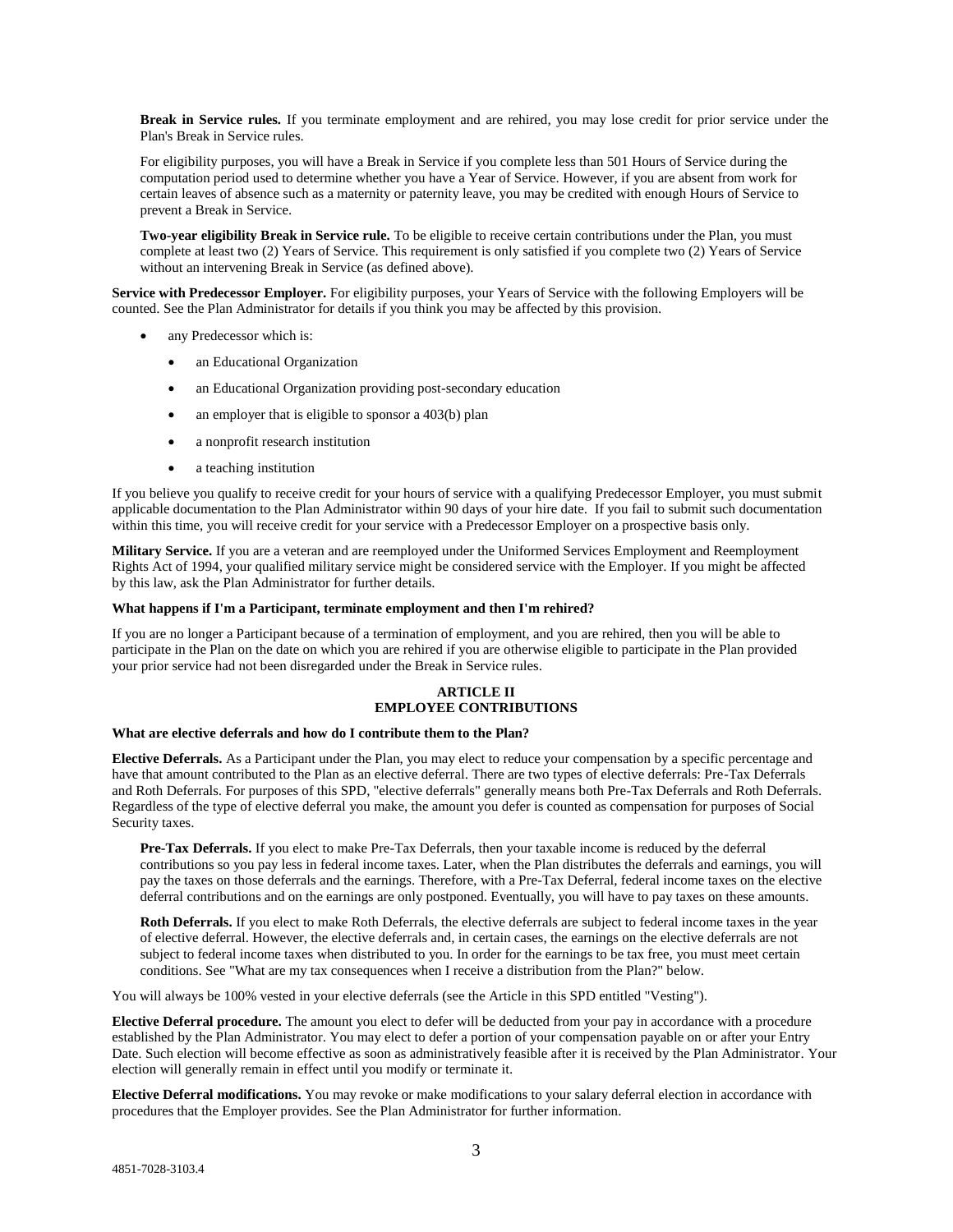**Elective Deferral Limit.** As a Participant, you may elect to defer *a percentage* of your compensation each year instead of receiving that amount in cash. Your total elective deferrals in any taxable year cannot exceed a dollar limit which is set by law. The limit for 2018 is \$18,500. After 2018, the dollar limit may increase for cost-of-living adjustments. See the paragraph below on Annual dollar limit.

**Age 50 Catch-Up Deferrals.** If you are at least age 50 or will attain age 50 before the end of a calendar year, then you may elect to defer additional amounts (called Age 50 Catch-Up Deferrals) to the Plan as of the January 1st of that year. You can defer the additional amounts regardless of any other limitations on the amount you can defer to the Plan. The maximum Age 50 Catch-Up Deferrals that you can make in 2018 is \$6,000. After 2018, the maximum might increase for cost-of-living adjustments.

**Qualified Organization Catch-Up Deferral.** If you have completed at least 15 years of service with the Employer, and the Employer is a "qualified organization," then you may elect to defer additional amounts (called Qualified Organization Catch-Up Deferrals) to the Plan which exceed the elective deferral limit. A Qualified Organization Catch-Up Deferral increases the elective deferral limit by the lesser of: (1) \$3,000; (2) \$15,000 reduced by all amounts excluded from your gross income for prior taxable years by reason of your prior Qualified Organization Catch-Up Deferrals; or (3) the excess of \$5,000 multiplied by the number of years of service with the Employer, over your elective deferrals (including Qualified Organization Catch-Up Deferrals, but excluding Age 50 Catch-Up Deferrals) made for prior calendar years. This means that the maximum Qualified Organization Catch-Up Deferral you can contribute is \$3,000 in any calendar year. A "qualified organization" is an educational organization, hospital, home health service agency, health and welfare service agency, or a church-related organization. See the Plan Administrator for more information if you think you might qualify for Qualified Organization Catch-Up Deferrals.

If you qualify for both Age 50 Catch-Up Deferrals and Qualified Organization Catch-Up Deferrals, you may contribute both types of catch-up deferrals; however, your contributions must be applied to the Qualified Organization Catch-up Deferrals before they are applied to the age-50 Catch-Up Deferrals.

**Automatic Deferral.** The Plan includes an automatic deferral feature. Accordingly, the Employer will automatically withhold a portion of your compensation from your pay each payroll period and contribute that amount to the Plan as a Pre Tax Deferral unless you make a contrary election.

 **Application to new Participants.** The automatic deferral provisions apply to Employees whose entry date is on or following the automatic deferral effective date.

 **Participants affected.** The automatic deferral provisions apply to Each Employee whose Entry Date is on or following the Automatic Deferral Effective Date, excluding adjunct faculty, event staff, temporary Employees, language house and continuing education..

**Automatic deferral provisions.** The following provisions apply as to automatic deferrals:

- You may complete a Salary Reduction Agreement at any time to select an alternative salary deferral amount or to elect not to defer under the Plan in accordance with the deferral procedures of the Plan.
- The amount to be automatically withheld from your pay each payroll period will be equal to 3% of your compensation, and that amount will continue to be automatically withheld from your pay in succeeding Plan Years unless the Employer amends the Plan or you enter a Salary Reduction Agreement.

Contact the Plan Administrator if you have any questions concerning the application of the automatic deferral provisions.

**Annual dollar limit.** You should also be aware that each separately stated annual dollar limit on the amount you may defer (the annual deferral limit and the "catch-up contribution" limit) is a separate aggregate limit that applies to all such similar salary deferral amounts and "catch-up contributions" you may make under this Plan and any other cash or deferred arrangements (including tax-sheltered 403(b) annuity contracts, simplified employee pensions or other 401(k) plans) in which you may be participating. Generally, if an annual dollar limit is exceeded, then the excess must be returned to you in order to avoid adverse tax consequences. For this reason, it is desirable to request in writing that any such excess salary deferral amounts and "catch-up contributions" be returned to you.

If you are in more than one plan, you must decide which plan or arrangement you would like to return the excess. If you decide that the excess should be distributed from this Plan, you must communicate this in writing to the Plan Administrator no later than the March 1st following the close of the calendar year in which such excess deferrals were made. However, if the entire dollar limit is exceeded in this Plan or any other plan the Employer maintains, then you will be deemed to have notified the Plan Administrator of the excess. The Plan Administrator will then return the excess deferral and any earnings to you by April 15th.

#### **What are rollover contributions?**

**Rollover contributions.** Subject to the provisions of your investment arrangements and at the discretion of the Plan Administrator, if you are a Participant in the Plan, you might be permitted to deposit into the Plan distributions you have received from other plans and certain IRAs. Such a deposit is called a "rollover" contribution and might result in tax savings to you. You may ask the Plan Administrator of the other plan or the trustee or custodian of the IRA to directly transfer (a "direct rollover") to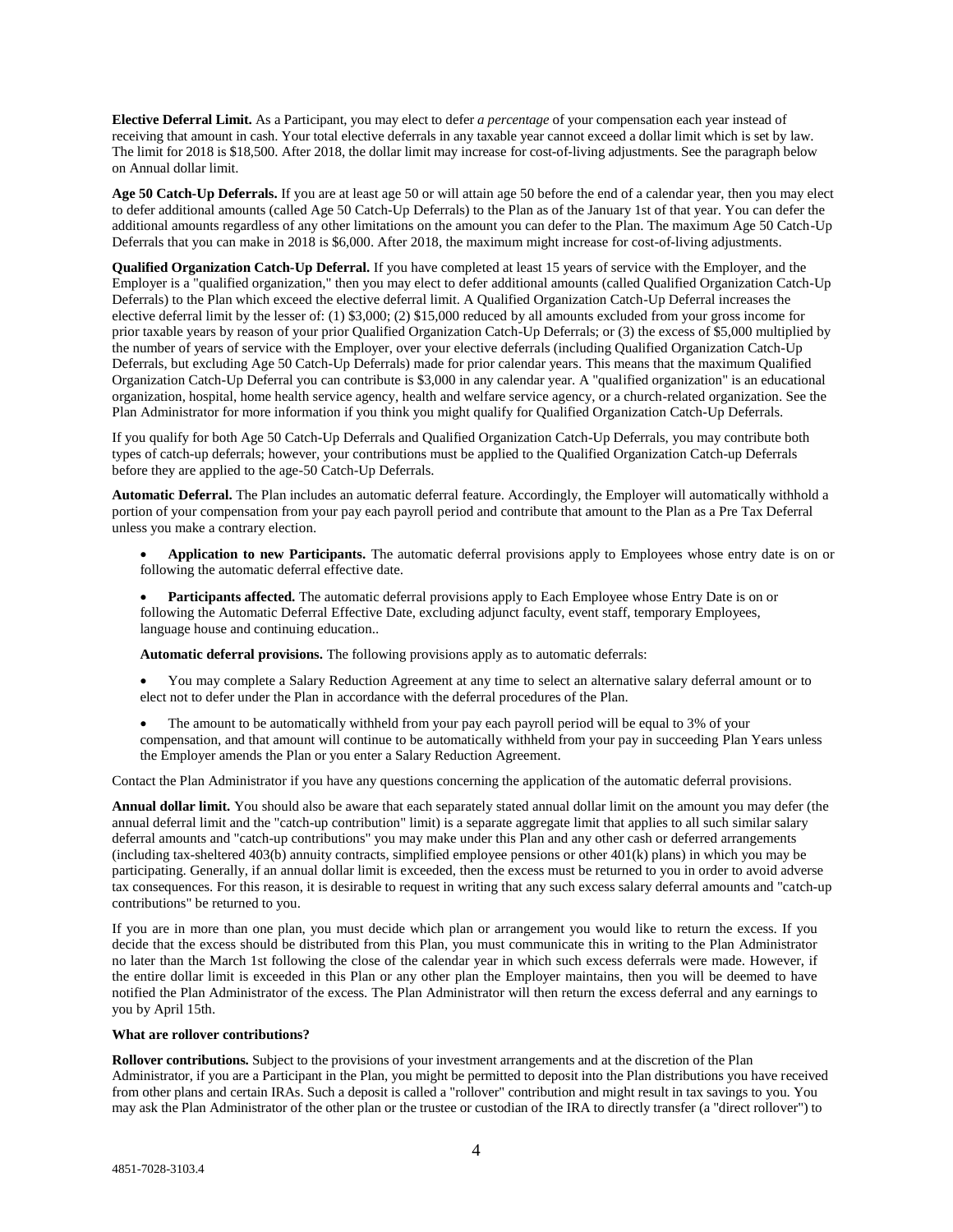this Plan all or a portion of any amount that you are entitled to receive as a distribution from such plan. Alternatively, you may elect to deposit any amount eligible to be rolled over within 60 days of your receipt of the distribution. You should consult qualified counsel to determine if a rollover is in your best interest.

**Rollover account.** Your rollover contribution will be accounted for in a "rollover account." You will always be 100% vested in your "rollover account" (see the Article in this SPD entitled "Vesting"). Rollover contributions will be affected by any investment gains or losses. In addition, any Roth deferrals that are accepted as rollovers in this Plan will be accounted for separately.

**Withdrawal of rollover contributions.** You may withdraw the amounts in your "rollover account" at the same time you are able to withdraw other amounts from the Plan. See "When can I get money out of the Plan?".

# **ARTICLE III EMPLOYER CONTRIBUTIONS**

This Article describes Employer contributions that will be made to the Plan and how your share of the contributions is determined.

#### **What is the Employer nonelective contribution and how is it allocated?**

**Nonelective contribution.** Your Employer will make to the Plan a nonelective contribution equal to a percentage of compensation based on your job location or classification as set forth in the table below.

| Location or Classification                                             | Percentage |
|------------------------------------------------------------------------|------------|
| Employees with less than or equal to 7<br>years of eligibility service | 7.5%       |
| Employees with greater than 7 years of<br>eligibility service          | 12.5%      |
| Tenured Employees as determined by<br>the Employer                     | 12.5%      |

the Employer

**Nonelective contribution for disabled Participant.** Your Employer will make a nonelective contribution for disabled Participants based on their deemed disability compensation for the following period: See Employer's long term disability policy. This contribution will be equal to the amount set forth in the Employer's long-term disability policy.

**Allocation conditions.** You will always share in the nonelective contribution regardless of the amount of service you complete during the Plan Year.

**Your share of the contribution.** The nonelective contribution will be "allocated" or divided among Participants eligible to share in the contribution for the Plan Year.

Your share of the nonelective contribution will be determined by the formula for making that contribution.

#### **ARTICLE IV COMPENSATION AND ACCOUNT BALANCE**

#### **What compensation is used to determine my Plan benefits? All Contributions**

**Definition of compensation.** Compensation is defined as your total compensation that is subject to income tax and paid to you by your Employer for the Plan Year. The following describes the adjustments to compensation that apply for the contributions noted above.

**Adjustments to compensation.** The following adjustments to compensation will be made:

elective deferrals to this Plan and to any other plan or arrangement (such as a cafeteria plan) will be included.

 compensation paid while not a Participant in the component of the Plan for which compensation is being used will be excluded.

military differential wage payments will be included effective January 1, 2009.

 compensation paid after you terminate is generally excluded for Plan purposes. However, the following amounts will be included in compensation even though they are paid after you terminate employment, provided these amounts would otherwise have been considered compensation as described above and provided they are paid within 2 1/2 months after you terminate employment, or if later, the last day of the Plan Year in which you terminate employment: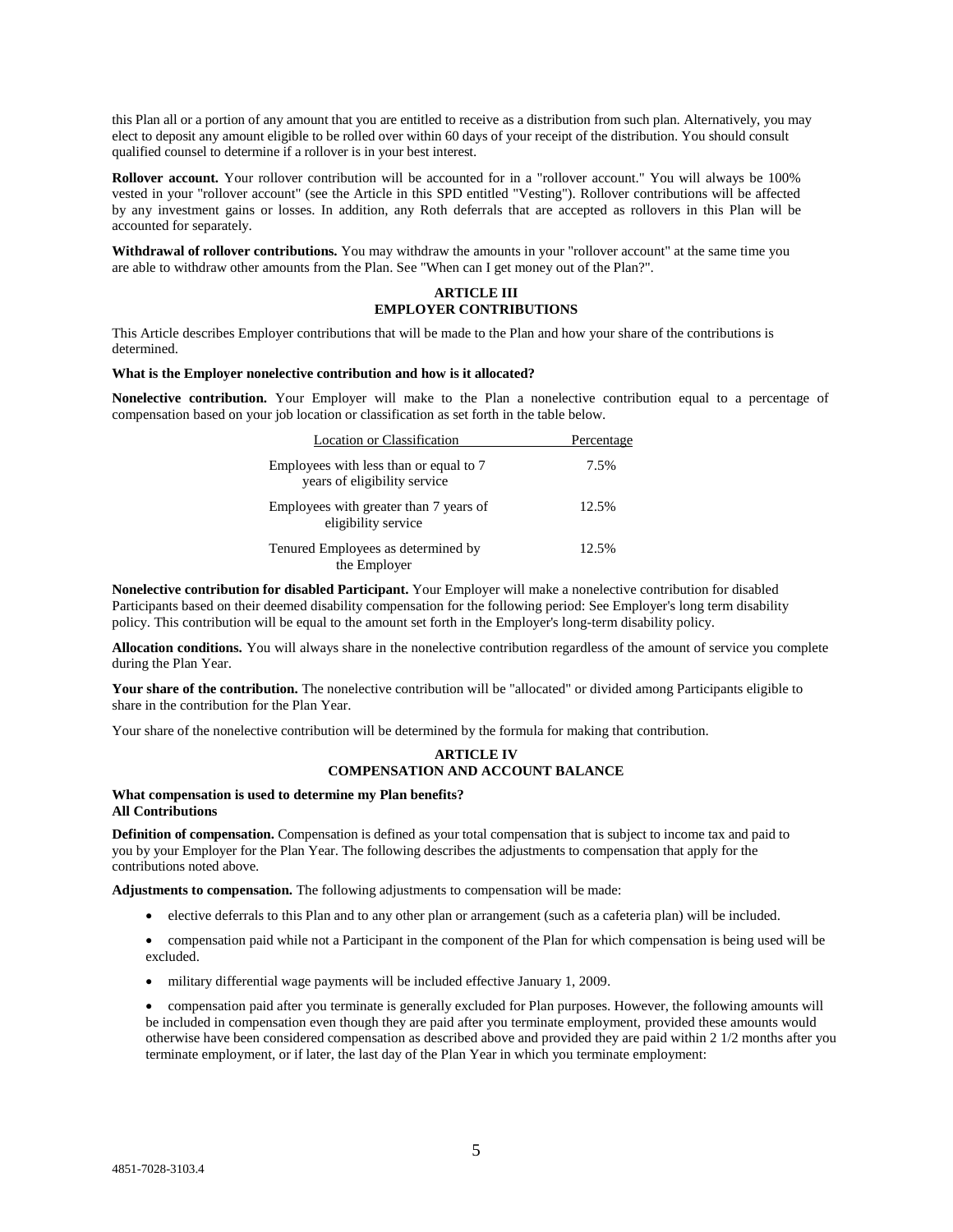compensation paid for services performed during your regular working hours, or for services outside your regular working hours (such as overtime or shift differential), or other similar payments that would have been made to you had you continued employment.

#### **Additional compensation adjustment provisions**

With respect to Elective Deferrals, amounts in excess of base pay and shift differential are excluded. With respect to Nonelective Contributions, amounts in excess of base pay and shift differential are excluded, except where otherwise provided in a written agreement..

#### **Is there a limit on the amount of compensation which can be considered?**

The Plan, by law, cannot recognize annual compensation in excess of a certain dollar limit. The limit for the Plan Year beginning in 2018 is \$275,000. After 2018, the dollar limit might increase for cost-of-living adjustments.

#### **Is there a limit on how much can be contributed to my account each year?**

The law imposes a limit on the amount of contributions (both Employer contributions and elective deferrals, but excluding Age 50 Catch-Up Deferrals) that may be made to your accounts during a year. For 2018, this total cannot exceed the lesser of \$55,000 or 100% of your includible compensation (generally your compensation for the prior 12-month period, as limited under the previous question). After 2018, the dollar limit might increase for cost-of-living adjustments.

**The above limit may also need to be applied by taking into account contributions made to other retirement plans in which you are a participant.** If you have more than 50% control of a corporation, partnership, and/or sole proprietorship, then the above limit is based on contributions made in this Plan as well as contributions made to any 403(b) or qualified plans maintained by the businesses you control. If you control another business that maintains a plan in which you participate, then you are responsible for providing the Plan Administrator with information necessary to apply the annual contribution limits. If you fail to provide necessary and correct information to the Plan Administrator, it could result in adverse tax consequences to you, including the inability to exclude contributions to the Plan from your gross income for tax purposes.

#### **How is the money in the Plan invested?**

The Plan assets may be invested in mutual funds and Annuity Contracts. See the Plan Administrator for further details regarding permissible investments.

You will be able to direct the investment of your Plan account, including your elective deferrals. The Plan Administrator will provide you with information on the investment choices available to you, the frequency with which you can change your investment choices and other information. If you do not direct the investment of your Plan account, then your account will be invested in accordance with the default investment alternatives your Employer establishes under the Plan. These default investments will be made in accordance with specific rules under which the fiduciaries of the Plan, including your Employer and the Plan Administrator, will be relieved of any legal liability for any losses resulting from the default investments. The Plan Administrator has or will provide you with a separate notice which details these default investments and your right to switch out of the default investment if you so desire.

The Plan is intended to comply with Section 404(c) of ERISA (the Employee Retirement Income Security Act). If the Plan complies with this Section, then the fiduciaries of the Plan, including your Employer and the Plan Administrator, will be relieved of any legal liability for any losses which are the direct and necessary result of the investment directions that you give. You must follow procedures in giving investment directions. If you fail to do so, then your investment directions need not be followed.

When you direct investments, your account is segregated for purposes of determining the earnings or losses on these investments. Your account does not share in the investment performance for other Participants who have directed their own investments.

You should remember that the amount of your benefits under the Plan will depend in part upon your choice of investments. Gains as well as losses can occur and your Employer and the Plan Administrator will not provide investment advice or guarantee the performance of any investment you choose.

Periodically, you will receive a benefit statement that provides information on your account balance and your investment returns. It is your responsibility to notify the Plan Administrator of any errors you see on any statements within 30 days after the statement is provided or made available to you.

## **Will Plan expenses be deducted from my account balance?**

**Expenses allocated to all accounts.** Subject to the terms of the investment arrangements funding the plan, the Plan might pay some or all Plan related expenses except for a limited category of expenses which the law requires your Employer to pay. The category of expenses which your Employer must pay are known as "settlor expenses." Generally, settlor expenses relate to the design, establishment or termination of the Plan. See the Plan Administrator for more details. The expenses charged to the Plan might be charged pro rata to each Participant in relation to the size of each Participant's account balance or might be charged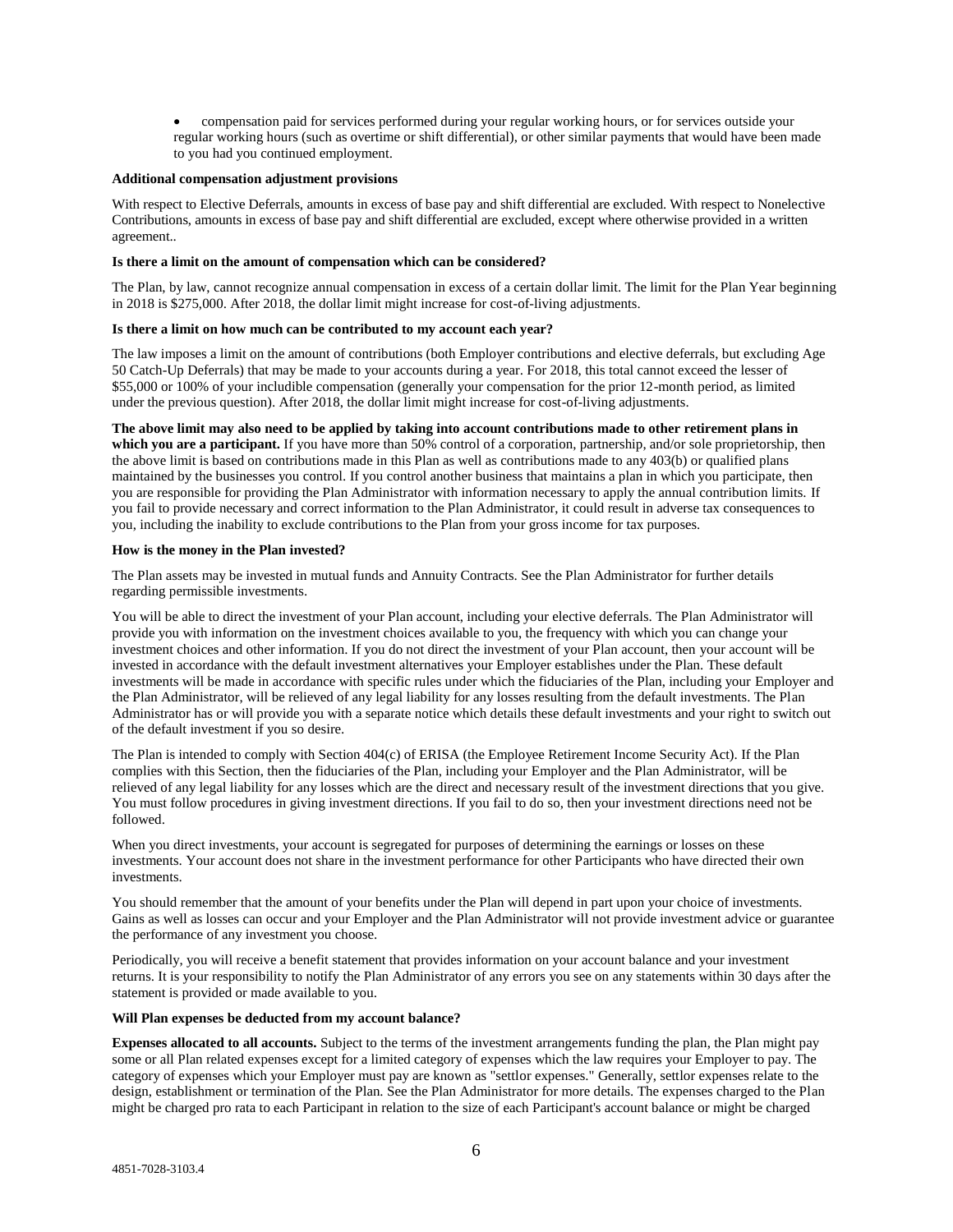equally to each Participant. In addition, some types of expenses might be charged only to some Participants based upon their use of a Plan feature or receipt of a Plan distribution. Finally, the Plan might charge expenses in a different manner as to Participants who have terminated employment with your Employer versus those Participants who remain employed with your Employer.

**Terminated employee.** After you terminate employment, subject to the terms of the investment arrangements funding the Plan, your Employer reserves the right to charge your account for your pro rata share of the Plan's administration expenses, regardless of whether your Employer pays some of these expenses on behalf of current employees.

**Expenses allocated to individual accounts.** There are certain other expenses that might be paid just from your account subject to the terms of the investment arrangements funding the Plan. These are expenses that are specifically incurred by, or attributable to, you. For example, if you are married and get divorced, the Plan might incur additional expenses if a court mandates that a portion of your account be paid to your ex-spouse. These additional expenses might be paid directly from your account (and not the accounts of other Participants) because they are directly attributable to you under the Plan. However, there are currently no fees associated with taking a distribution from the Plan, separating a portion of your account to be paid to your ex-spouse (i.e., a QDRO fee), or taking a Plan loan.

Your Employer might, from time to time, change the manner in which expenses are allocated.

# **ARTICLE V VESTING**

#### **What is my vested interest in my account?**

You are always 100% vested in all of your Plan accounts.

# **ARTICLE VI DISTRIBUTIONS PRIOR TO TERMINATION OF EMPLOYMENT**

**The Individual Agreements governing the investment options that you selected for your Plan contributions might contain additional limits on when you can take a distribution, the form of distribution that is available as well as your right to transfer among approved investment options. Please review both the following information in this Summary Plan Description and the terms of your annuity contracts or custodial agreements before requesting a distribution. Contact your Employer or the investment vendor if you have questions regarding your distribution options.**

#### **Can I withdraw money from my account while working?**

You are generally not entitled to any distribution from the Plan while you are still working for your Employer from nonelective contributions and custodial accounts.

**In-service distributions.** You may be entitled to receive an in-service distribution. However, this distribution is not in addition to your other benefits and will therefore reduce the value of the benefits you will receive at retirement. This distribution is made at your election subject to possible administrative limitations on the frequency and actual timing of such distributions.

**Conditions.** Generally you may receive a distribution from certain accounts prior to termination of employment provided you satisfy any of the following conditions:

- you have attained age 59 1/2. Satisfying this condition allows you to receive distributions from elective deferrals.
- you have incurred a financial hardship as described below.

**Distributions for deemed severance of employment.** If you are on active military duty for more than 30 days, then the Plan generally treats you as having severed employment for purposes of receiving a distribution from the Plan from elective deferrals. If you request a distribution on account of this deemed severance of employment, then you are not permitted to make any contributions to the Plan for six (6) months after the date of the distribution.

**Annuity waiver.** If you wish to receive any in-service distribution from the Plan in a single payment from your account, you (and your spouse, if married) must first waive the annuity form of payment. If you are married, you must get written consent from your spouse to take a distribution from the Plan in any form other than a qualified joint and survivor annuity. Your spouse's consent is also needed if you want to name someone other than your spouse as your beneficiary. The annuity would need to be structured to provide a benefit while you are both alive and then to provide a survivor benefit that is equal to 50 percent of the amount you received while you were both living. You can designate a different survivor percentage subject to certain limits under the qualified optional survivor annuity regulations. Your Employer will provide you with more information regarding your annuity options when it comes time for you to make a decision. Follow the procedures established by your Employer to document your spouse's consent to waive the annuity and take the payment in some other form permitted by the Plan. Your spouse must also consent to any Plan loans that you request.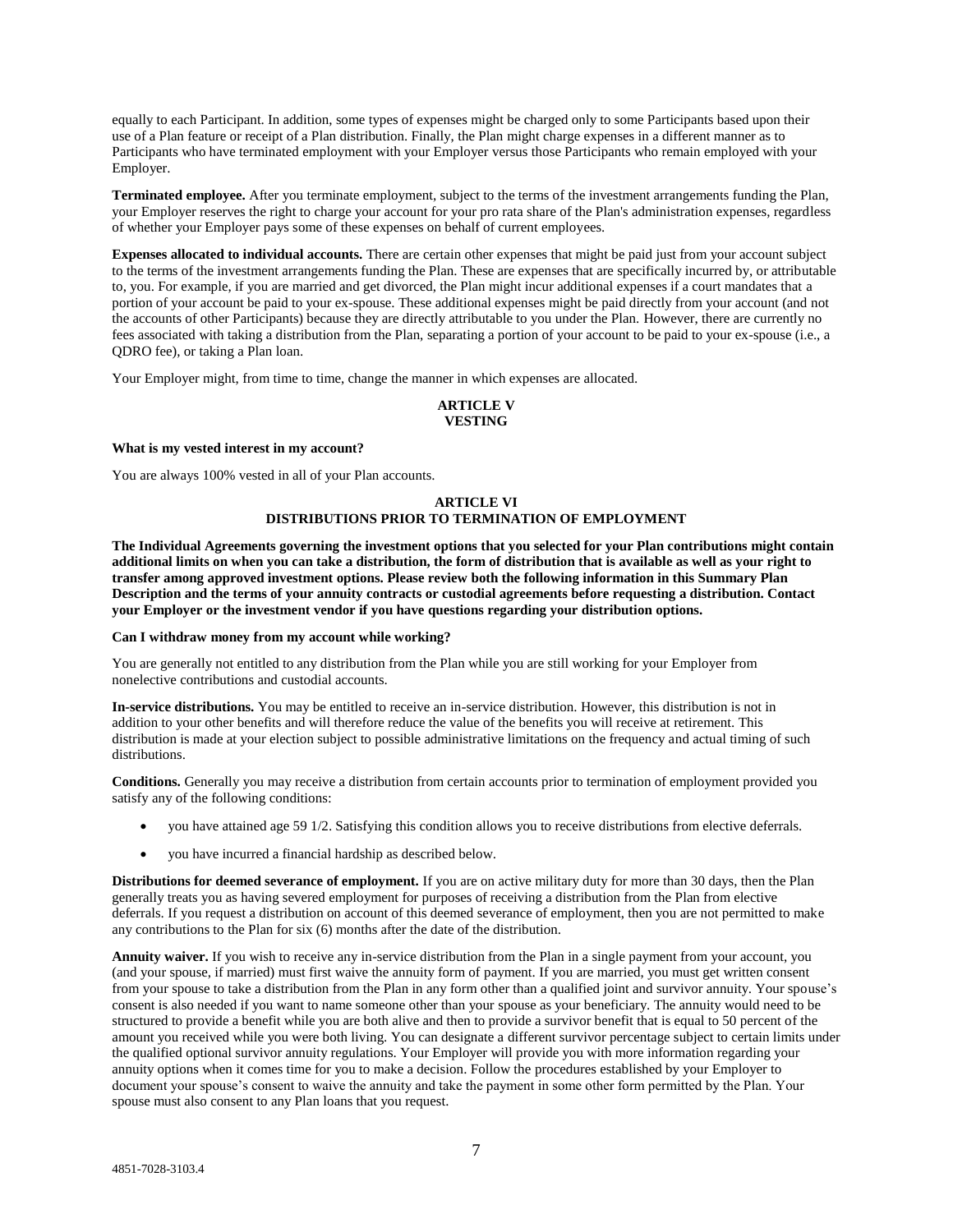#### **Can I withdraw money from my account in the event of financial hardship?**

**Hardship distributions.** You may withdraw money on account of financial hardship if you satisfy certain conditions, subject to any rules and conditions set forth in the investment arrangements. This hardship distribution is not in addition to your other benefits and will therefore reduce the value of the benefits you will receive upon termination of employment or other event entitling you to distribution of your account balance. You may not receive a hardship distribution from your qualified nonelective contribution account, if any.

**Qualifying expenses.** A hardship distribution may be made to satisfy certain immediate and heavy financial needs that you have. A hardship distribution may only be made for payment of the following:

 Expenses for medical care (described in Section 213(d) of the Internal Revenue Code) for you, your spouse, your dependents or your beneficiary.

Costs directly related to the purchase of your principal residence (excluding mortgage payments).

 Tuition, related educational fees, and room and board expenses for the next twelve (12) months of post-secondary education for you, your spouse, your children, your dependents or your beneficiary.

 Amounts necessary to prevent your eviction from your principal residence or foreclosure on the mortgage of your principal residence.

 Payments for burial or funeral expenses for your deceased parent, spouse, children, your dependents or your beneficiary.

 Expenses for the repair of damage to your principal residence (that would qualify for the casualty loss deduction under Internal Revenue Code Section 165).

**Beneficiary Hardship.** A beneficiary is someone you designate under the Plan to receive your death benefit who is not otherwise your spouse or dependent.

**Conditions.** If you have any of the above expenses, a hardship distribution can only be made if you certify and agree that all of the following conditions are satisfied:

(a) The distribution is not in excess of the amount of your immediate and heavy financial need. The amount of your immediate and heavy financial need may include any amounts necessary to pay any federal, state, or local income taxes or penalties reasonably anticipated to result from the distribution;

(b) You have obtained all distributions, other than hardship distributions, and all nontaxable loans currently available under all plans that your Employer maintains; and

(c) That you will not make any elective deferrals for at least six (6) months after your receipt of the hardship distribution. **Account restrictions.** You may request a hardship distribution only from the vested portion of the following accounts:

accounts attributable to elective deferrals

**Restricted Amounts.** There are additional restrictions placed on hardship distributions from certain accounts (referred to as "Restricted Accounts"). Restricted Accounts include your elective deferrals and any qualified nonelective contributions. Generally, the only amounts that can be distributed to you from these Restricted Accounts are your elective deferrals (earnings on your elective deferrals cannot be withdrawn for a hardship). Ask the Plan Administrator if you need further details.

**Annuity waiver.** If you wish to receive a hardship distribution from the Plan in a single payment from your account, you (and your spouse, if you are married) must first waive the annuity form of payment. (See the Article entitled "Benefits and Distributions Upon Termination of Employment" for a further explanation of how benefits are paid from the Plan.)

#### **ARTICLE VII DISTRIBUTIONS UPON TERMINATION OF EMPLOYMENT**

To the extent permitted in the investment arrangements, the provisions in this Article apply to distributions from the Plan following termination of employment.

#### **When can I get money out of the Plan?**

You might be able to receive a distribution of some or all of your accounts in the Plan when you terminate employment with your Employer. The rules regarding the payment of death benefits to your beneficiary are described in the Article in this SPD entitled "Distributions upon Death."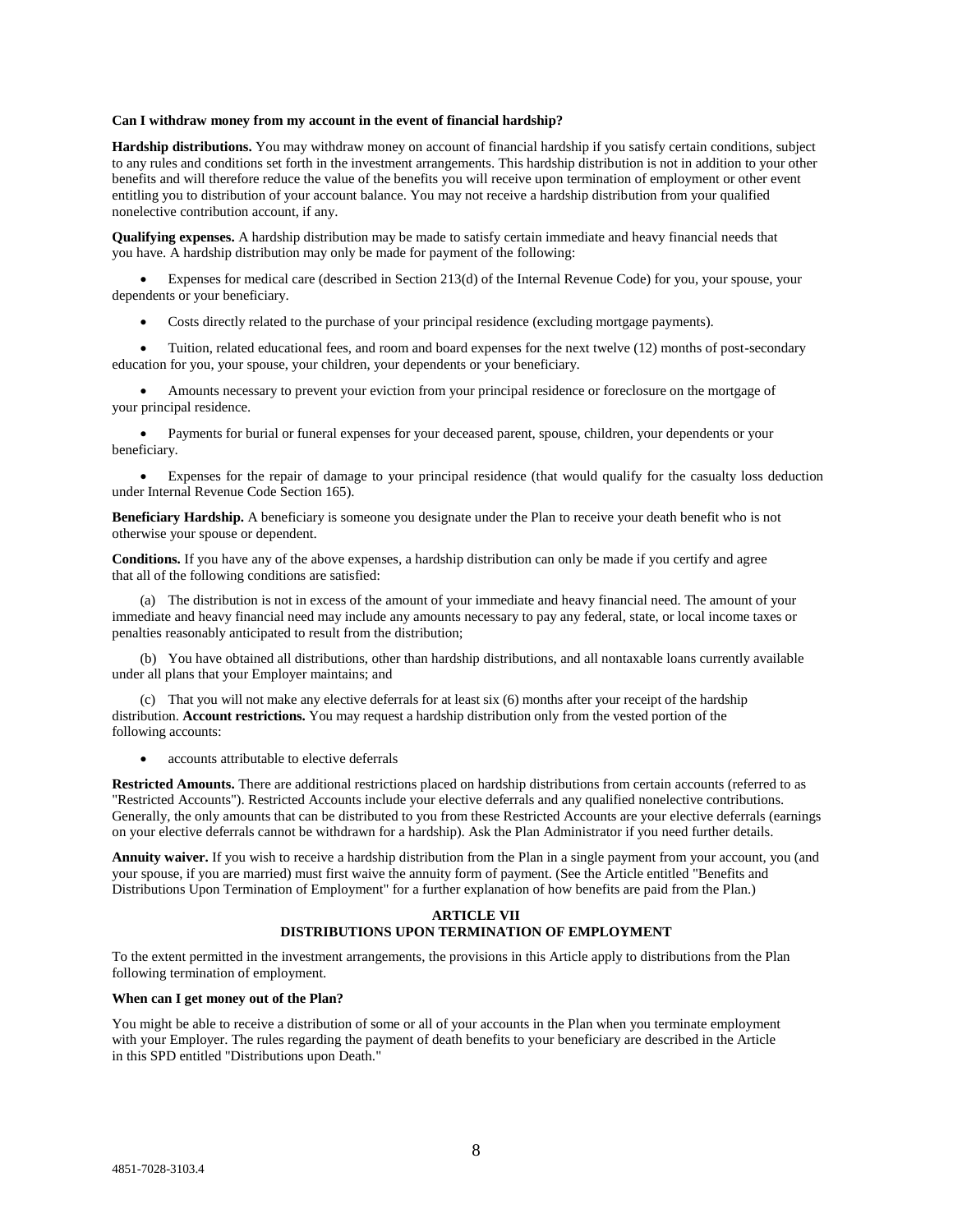If you terminate employment and your vested benefit exceeds \$5,000, you will be entitled to a distribution within a reasonable time after your termination. You must consent to this distribution. (See the question "How will my benefits be paid?" for a further explanation of how benefits are paid from the Plan.)

If you terminate employment, and the value of your vested benefit does not exceed \$5,000, then a distribution will automatically be paid to you even if you do not consent. Such distribution will be paid to you within a reasonable period of time after your termination of employment. See the question entitled "How will my benefits be paid to me?" for an explanation of how these benefits will be paid.

**Treatment of "rollover" contributions for consent to distribution.** In determining if the value of your vested account balance exceeds the \$5,000 threshold described above used to determine whether you must consent to a distribution, your "rollover account" will be considered as part of your benefit.

**Military Service.** If you are a veteran and are reemployed under the Uniformed Services Employment and Reemployment Rights Act of 1994, your qualified military service may be considered service with your Employer. There might also be benefits for employees who die or become disabled while on active duty. Employees who receive wage continuation payments while in the military may benefit from various changes in the law. If you think you may be affected by these rules, ask the Plan Administrator for further details.

#### **What is Normal Retirement Age and what is the significance of reaching Normal Retirement Age? Normal Retirement Age.** Your Normal Retirement Age is the date you reach age 65.

Payment of benefits. You will become 100% vested in all of your accounts under the Plan (assuming you are not already fully vested) if you are employed on or after your Normal Retirement Age. However, the actual payment of benefits generally will not begin until you have terminated employment. In such event, a distribution will be made, at your election, as soon as administratively feasible. If you remain employed past your Normal Retirement Age, you may generally defer the receipt of benefits until you actually terminate employment. In such event, benefit payments will begin as soon as feasible at your request, but generally not later than age 70 1/2. (See the question entitled "How will my benefits be paid to me?" for an explanation of how these benefits will be paid.)

# **When am I considered to be disabled under the Plan?**

**Definition of disability.** Under the Plan, a Participant is disabled if he or she is determined to be eligible for benefits under the Employer's long-term disability plan (or, if a Participant is not covered by such plan, is determined to be disabled by the Social Security Administration).

## **How will my benefits be paid to me?**

# **The following provisions apply to the extent permitted under the investment arrangements in which the plan assets are invested.**

**Lump-sum distributions.** If you terminate employment and your vested account balance does not exceed \$5,000, then your vested account balance might only be distributed to you in a single lump-sum payment.

**Distribution methods.** If you terminate employment and your vested account balance exceeds \$5,000 (or another amount as provided in your investment arrangement), then your vested account balance might be distributed to you under the following methods provided they are permitted under your investment arrangements:

- a single lump-sum payment
- an annuity contract that the Vendor provides or purchases with your vested account balance
- in-service withdrawal requests pursuant to the terms of the plan.

**Required beginning date.** There are rules that require that certain minimum distributions be made from the Plan. Distributions are required to begin not later than the April 1st following the end of the year in which you reach age 70 1/2 or terminate employment, whichever is later. You should see the Plan Administrator if you think you might be affected by these rules.

**Mandatory annuity distribution (subject to waiver).** Subject to the provisions of your investment arrangements, if you are married on the date your benefits are to begin, you will automatically receive a joint and 50% survivor annuity, unless you and your spouse waive the annuity and elect an alternative form of payment. This means that you will receive payments for your life, and after your death, your surviving spouse will receive a monthly benefit for the remainder of his or her life equal to 50% of the benefit you were receiving at the time of your death. You may elect a joint and 75% survivor annuity instead of the standard joint and 50% survivor annuity. You should consult an advisor before making such election.

If you are not married on the date your benefits are to begin, you will automatically receive a life annuity, unless you waive the qualified annuity and elect an alternative form of payment. This means you will receive payments for as long as you live.

However, regardless of your marital status, if your vested account balance does not exceed \$5,000, then, depending on the terms of your investment arrangement, your vested account balance might be distributed to you in a single lump-sum payment and you might not receive the qualified annuity.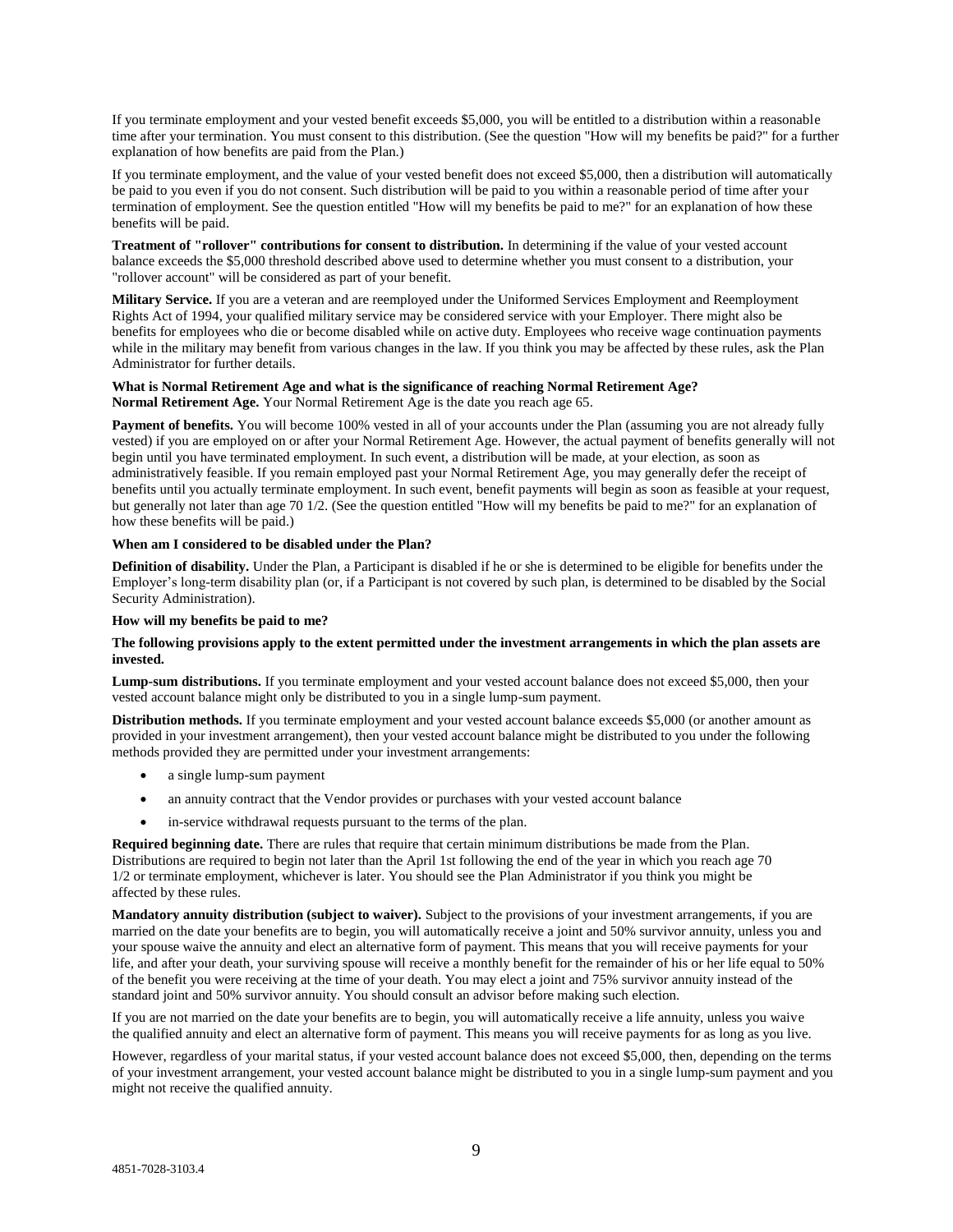#### **May I elect another distribution method?**

**Waiver of annuity.** If your vested benefit in the Plan exceeds \$5,000, then when you are about to receive any distribution, the Plan Administrator will explain the joint and survivor annuity or the life annuity to you in greater detail. You will be given the option of waiving the joint and survivor annuity or the life annuity form of payment during the 180-day period before the annuity is to begin. IF YOU ARE MARRIED, YOUR SPOUSE MUST IRREVOCABLY CONSENT IN WRITING TO THE WAIVER IN THE PRESENCE OF A NOTARY OR A PLAN REPRESENTATIVE. You may revoke any waiver. The Plan Administrator will provide you with forms to make these elections. Since your spouse participates in these elections, you must immediately inform the Plan Administrator of any change in your marital status.

**Other distribution method.** If your vested account balance exceeds \$5,000 and if you and your spouse elect not to take a joint and survivor annuity, or if you are not married when your benefits are scheduled to begin and have elected not to take a life annuity, you may elect to receive distribution of your account balance under any alternative distribution method as described above.

# **ARTICLE VIII DISTRIBUTIONS UPON DEATH**

# **What happens if I die while working for the Employer?**

If you die while still employed by the Employer, then your account balance will be used to provide your beneficiary with a death benefit.

#### **Who is the beneficiary of my death benefit?**

**Married Participant.** If you are married at the time of your death, your spouse will be the beneficiary of 50% of the death benefit distributed as a qualified annuity. Any remaining amount of your death benefit which is not payable to your spouse as a qualified annuity will be paid to your beneficiary (which may be your spouse). You may designate a non-spouse beneficiary as to the portion of your account not payable as a qualified annuity without your spouse's consent. IF YOU WISH TO WAIVE THE QUALIFIED ANNUITY BENEFIT, YOUR SPOUSE MUST IRREVOCABLY CONSENT TO WAIVE THE ANNUITY AND TO YOUR DESIGNATION OF ANY NON-SPOUSE BENEFICIARY. YOUR SPOUSE'S CONSENT MUST BE IN WRITING, BE WITNESSED BY A NOTARY OR A PLAN REPRESENTATIVE AND ACKNOWLEDGE THE SPECIFIC NON-SPOUSE BENEFICIARY.

If you are married and you change your designation, then your spouse must again consent to the change. In addition, you may elect a beneficiary other than your spouse without your spouse's consent if your spouse cannot be located.

**Unmarried Participant.** If you are not married, you may designate a beneficiary of your choosing.

**Divorce.** If you have designated your spouse as your beneficiary for all or a part of your death benefit, then upon your divorce, the designation is no longer valid. This means that if you do not select a new beneficiary after your divorce, then you are treated as not having a beneficiary for that portion of the death benefit (unless you have remarried, in which case the prior provisions of this section apply to your new spouse).

**No beneficiary designation.** Subject to the terms of the investment arrangements, at the time of your death, if you have not designated a beneficiary or your beneficiary is not alive, then 50% of your death benefit will be paid to your surviving spouse and 50% will be paid to your estate. If you are unmarried or have no surviving spouse, your entire death benefit will be paid to your estate.

#### **How will the death benefit be paid to my beneficiary?**

**Mandatory annuity distribution (subject to waiver).** If the death benefit does not exceed \$5,000, then the benefit may only be paid as a lump-sum. If you are married at the time of your death and the death benefit exceeds \$5,000, then the death benefit will be paid to your spouse in the form of a qualified annuity as described above under "Who is the beneficiary of my death benefit?", unless you and your spouse waive the qualified annuity. If the qualified annuity applies, the Plan will purchase, using 50% of your account, an annuity contract providing for payments over the life of your spouse. The size of the monthly payments will depend on the value of your vested account at the time of your death.

**Waiver of annuity.** You and your spouse may waive the qualified annuity form of distribution. Generally, the period during which you and your spouse may waive the annuity begins as of the first day of the Plan Year in which you reach age 35 and ends when you die. The Plan Administrator must provide you with a detailed explanation of the annuity. This explanation must generally be given to you during the period of time beginning on the first day of the Plan Year in which you will reach age 32 and ending on the first day of the Plan Year in which you reach age 35. It is important that you inform the Plan Administrator when you reach age 32 so that you may receive this information.

Under a special rule, you and your spouse may waive the survivor annuity form of payment any time before you turn age 35. However, any waiver will become invalid at the beginning of the Plan Year in which you turn age 35, and you and your spouse will be required to make another waiver.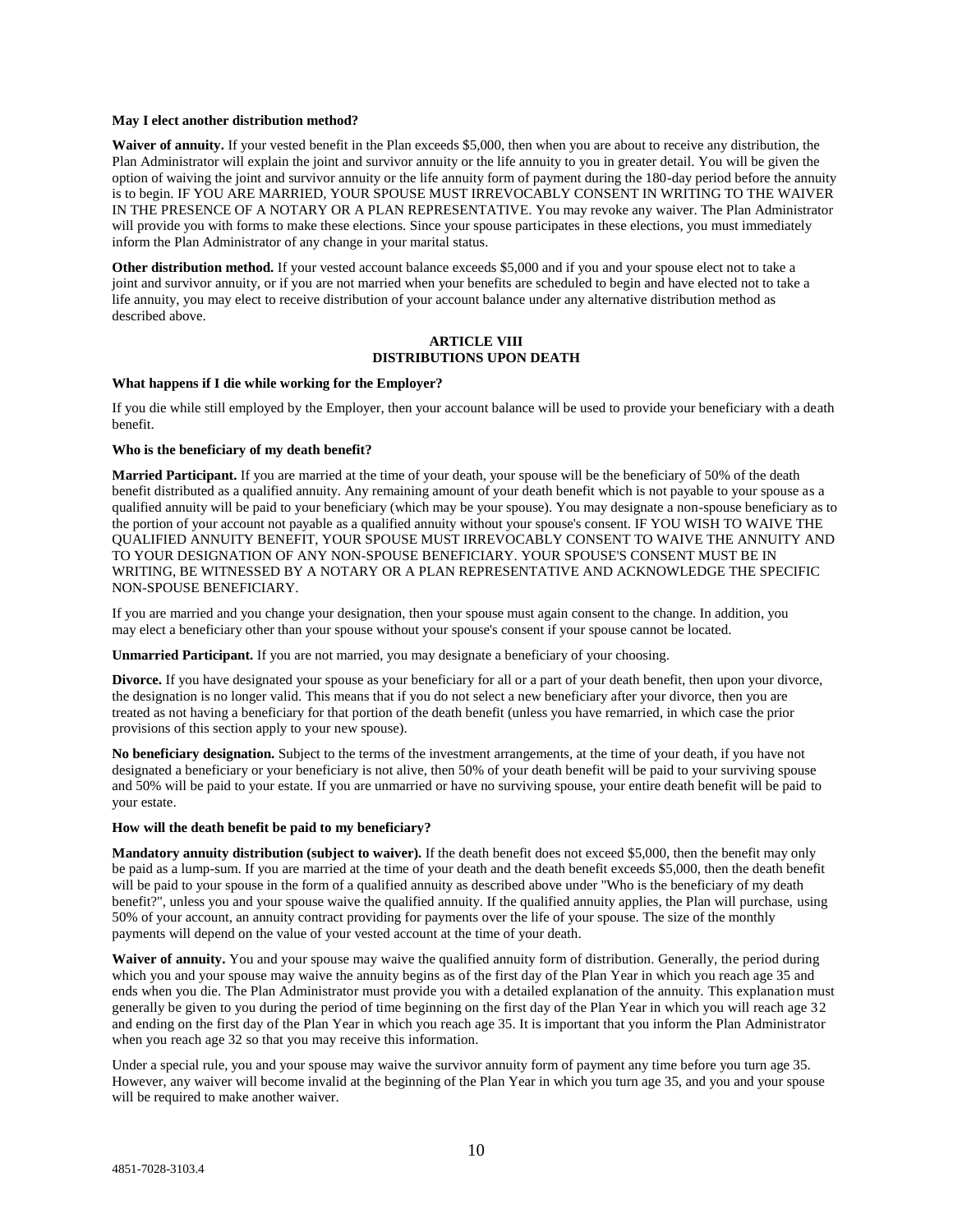**Distribution method/annuity waived.** If you and your spouse waive the qualified annuity, and the death benefit exceeds \$5,000, the benefit may be paid to your spouse in the methods described above under "How will my benefits be paid to me?" provided the methods are permitted under your investment arrangements.

#### **When must payments be made to my beneficiary (required minimum distributions)?**

If your designated beneficiary is a person (other than your estate or most trusts) then minimum distributions of your death benefit must generally begin within one year of your death and must be paid over a period not extending beyond your beneficiary's life expectancy. If your spouse is the beneficiary, the start of payments may be delayed until the year in which you would have attained age 70 1/2. Generally, if you die before you are required to begin minimum distributions (which for most people is shortly after the later of age 70 1/2 or retirement) and your beneficiary is not a person, then your entire death benefit must be paid within five years after your death. Some investment products may allow a person to use this five-year rule. See the Plan Administrator for further details.

Since a spouse has certain rights in the death benefit, you should immediately report any change in your marital status to the Plan Administrator.

### **What happens if I terminate employment, commence required minimum distribution payments and then die before receiving all of my benefits?**

If you are married at the time of death, the form of payment will be a life annuity to your surviving spouse as described above under "Mandatory annuity distribution (subject to waiver)," unless you and your spouse had waived the qualified annuity. In the event you had waived the qualified annuity, your beneficiary will be entitled to your remaining vested interest in the Plan at the time of your death. See the Plan Administrator for more information regarding the timing and method of payments that apply to your beneficiary.

# **ARTICLE IX TAX TREATMENT OF DISTRIBUTIONS**

#### **What are my tax consequences when I receive a distribution from the Plan?**

Generally, you must include any Plan distribution in your taxable income in the year in which you receive the distribution. The tax treatment may also depend on your age when you receive the distribution. Certain distributions made to you when you are under age 59 1/2 could be subject to an additional federal 10% penalty tax.

You will not be taxed on distributions of your Roth deferrals. In addition, a distribution of the earnings on the Roth deferrals will not be subject to tax if the distribution is a "qualified distribution." A "qualified distribution" is one that is made after you have attained age 59 1/2 or is made on account of your death or disability. In addition, in order to be a "qualified distribution," the distribution cannot be made prior to the expiration of a 5-year participation period. The 5-year participation period is the 5 year period beginning the calendar year in which you first make a Roth deferral to our Plan (or to another 401(k) plan or 403(b) plan if such amount was rolled over into this Plan) and ending on the last day of the calendar year that is 5 years later.

#### **Can I elect a rollover to reduce or defer tax on my distribution?**

**Rollover or Direct Transfer.** You may reduce, or defer entirely, the tax due on your distribution through use of one of the following methods:

**(a) 60-day rollover.** You may roll over all or a portion of the distribution to an Individual Retirement Account or Annuity (IRA) or another employer retirement plan willing to accept the rollover. This will result in no tax being due until you begin withdrawing funds from the IRA or other qualified employer plan. The rollover of the distribution, however, MUST be made within strict time frames (normally, within 60 days after you receive your distribution). Under certain circumstances, all or a portion of a distribution (such as a hardship distribution) may not qualify for this rollover treatment. In addition, most distributions will be subject to mandatory federal income tax withholding at a rate of 20%. This will reduce the amount you actually receive. For this reason, if you wish to roll over all or a portion of your distribution amount, then the direct rollover option described in paragraph (b) below would be the better choice.

**(b) Direct rollover.** For most distributions, you may request that a direct transfer (sometimes referred to as a direct rollover) of all or a portion of a distribution be made to either an Individual Retirement Account or Annuity (IRA) or another employer retirement plan willing to accept the transfer. A direct transfer will result in no tax being due until you withdraw funds from the IRA or other employer plan. Like the 60-day rollover, under certain circumstances all or a portion of the amount to be distributed may not qualify for this direct transfer. If you elect to actually receive the distribution rather than request a direct transfer, then in most cases 20% of the distribution amount will be withheld for federal income tax purposes. If you decide to directly transfer all or a portion of a distribution, you (and your spouse, if you are married) must first waive the qualified annuity form of payment. (See the question entitled "How will my benefits be paid to me?" for a further explanation of this waiver requirement.)

#### **Automatic IRA Rollover of Certain Account Balances**

If a mandatory distribution is being made to you before the later of age 62 or Normal Retirement Age and your vested account balance does not exceed \$5,000 (including any rollover contribution), the Plan might distribute your vested portion in a single lump-sum payment.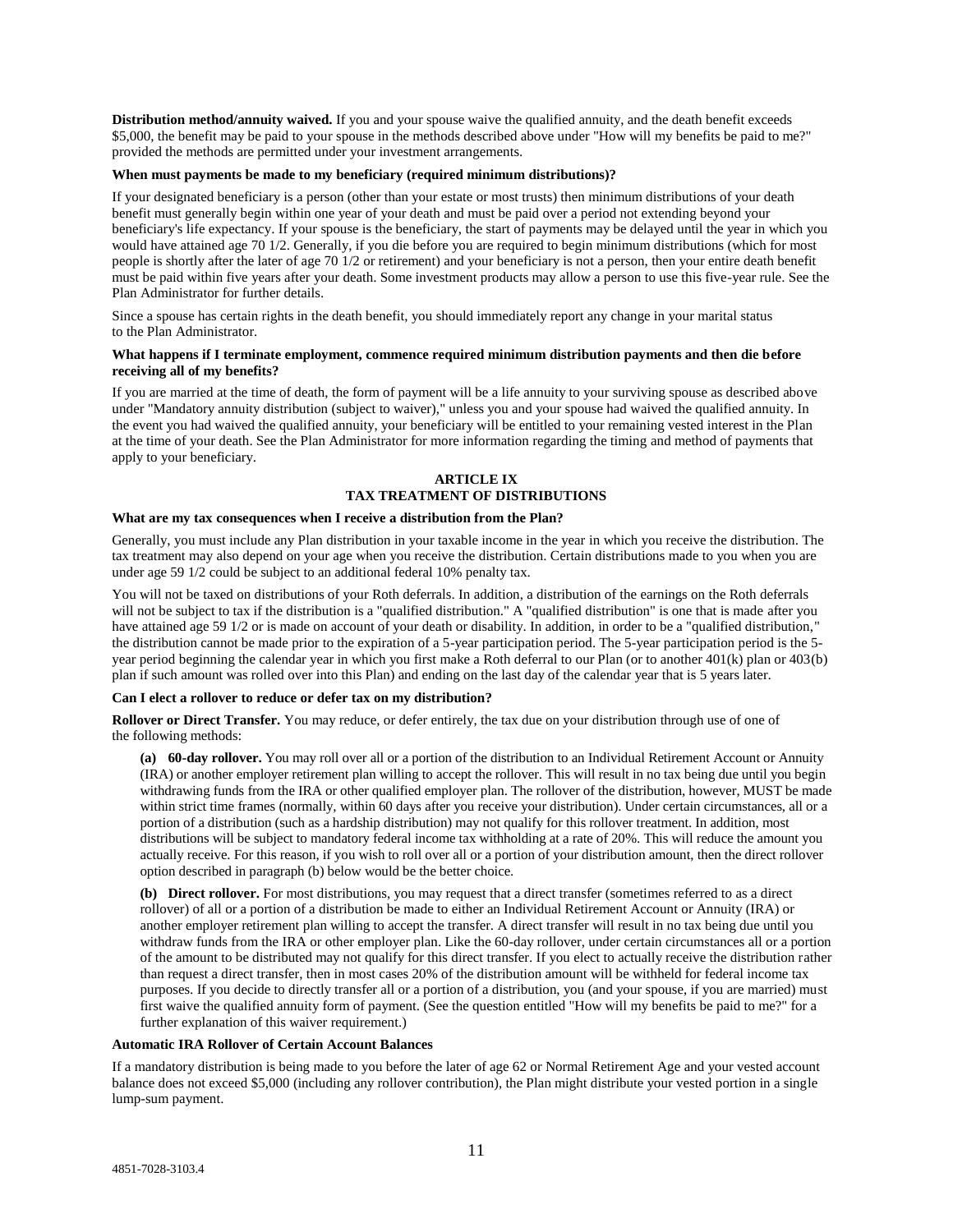However, you may elect whether to receive the distribution or to roll over the distribution to another retirement plan such as an individual retirement account ("IRA"). At the time of your termination of employment, the Plan Administrator will provide you with further information regarding your distribution rights. If the amount of the distribution exceeds \$.01 (including any rollover contribution) and you do not elect either to receive or to roll over the distribution, the Plan automatically will roll over the distribution to an IRA. The IRA provider will invest the rollover funds in a type of investment designed to preserve principal and to provide a reasonable rate of return and liquidity (e.g., an interest-bearing account, a certificate of deposit or a money market fund). The IRA provider will charge your account for any expenses associated with the establishment and maintenance of the IRA and with the IRA investments. In addition, your beneficiary designation under the Plan, if any, will not apply to the rollover IRA. The IRA's terms will control in establishing a designated beneficiary under the IRA. You may transfer the IRA funds to any other IRA you choose. You may contact the Plan Administrator at the address and telephone number indicated in this SPD for further information regarding the Plan's automatic rollover provisions, the IRA provider and the fees and charges associated with the IRA.

**Tax Notice.** WHENEVER YOU RECEIVE A DISTRIBUTION THAT IS AN ELIGIBLE ROLLOVER DISTRIBUTION, THE PLAN ADMINISTRATOR WILL DELIVER TO YOU A MORE DETAILED EXPLANATION OF THESE OPTIONS. HOWEVER, THE RULES WHICH DETERMINE WHETHER YOU QUALIFY FOR FAVORABLE TAX TREATMENT ARE VERY COMPLEX. YOU SHOULD CONSULT WITH QUALIFIED TAX COUNSEL BEFORE MAKING A CHOICE.

# **ARTICLE X**

# **LOANS**

#### **Is it possible to borrow money from the Plan?**

Yes, it is possible to borrow money from the Plan. Loans are permitted in accordance with the Plan Loan Policy attached to this SPD and subject to the limitations of your investment arrangements.

# **ARTICLE XI PROTECTED BENEFITS AND CLAIMS PROCEDURES**

#### **Are my benefits protected?**

As a general rule, your interest in your account, including your "vested interest," may not be alienated. This means that your interest may not be sold, used as collateral for a loan (other than for a Plan loan), given away or otherwise transferred (except at death to your beneficiary). In addition, your creditors (other than the IRS) may not attach, garnish or otherwise interfere with your benefits under the Plan.

#### **Are there any exceptions to the general rule?**

There are three exceptions to this general rule. The Plan Administrator must honor a qualified domestic relations order (QDRO). A QDRO is defined as a decree or order issued by a court that obligates you to pay child support or alimony, or otherwise allocates a portion of your assets in the Plan to your spouse, former spouse, children or other dependents (referred to as alternate payees). If a QDRO is received by the Plan Administrator, all or a portion of your benefits may be used to satisfy that obligation. The Plan Administrator will determine the validity of any domestic relations order received. You and your beneficiaries can obtain from the Plan Administrator, without charge, a copy of the procedure used by the Plan Administrator to determine whether a qualified domestic relations order is valid.

The second exception applies if you are involved with the Plan's operation. If you are found liable for any action that adversely affects the Plan, the Plan Administrator can offset your benefits by the amount that you are ordered or required by a court to pay the Plan. All or a portion of your benefits may be used to satisfy any such obligation to the Plan.

The last exception applies to federal tax levies and judgments. The federal government is able to use your interest in the Plan to enforce a federal tax levy and to collect a judgment resulting from an unpaid tax assessment.

#### **Can the Employer amend the Plan?**

Your Employer has the right to amend the Plan at any time. In no event, however, will any amendment authorize or permit any part of the Plan assets to be used for purposes other than the exclusive benefit of Participants or their beneficiaries. Additionally, no amendment will cause any reduction in the amount credited to your account.

#### **What happens if the Plan is discontinued or terminated?**

Although your Employer intends to maintain the Plan indefinitely, your Employer reserves the right to terminate the Plan at any time. Upon termination, no further contributions will be made to the Plan and all amounts credited to your accounts will continue to be 100% vested. Your Employer will direct the distribution of your accounts in a manner permitted by the Plan as soon as practicable. You will be notified if the Plan is terminated.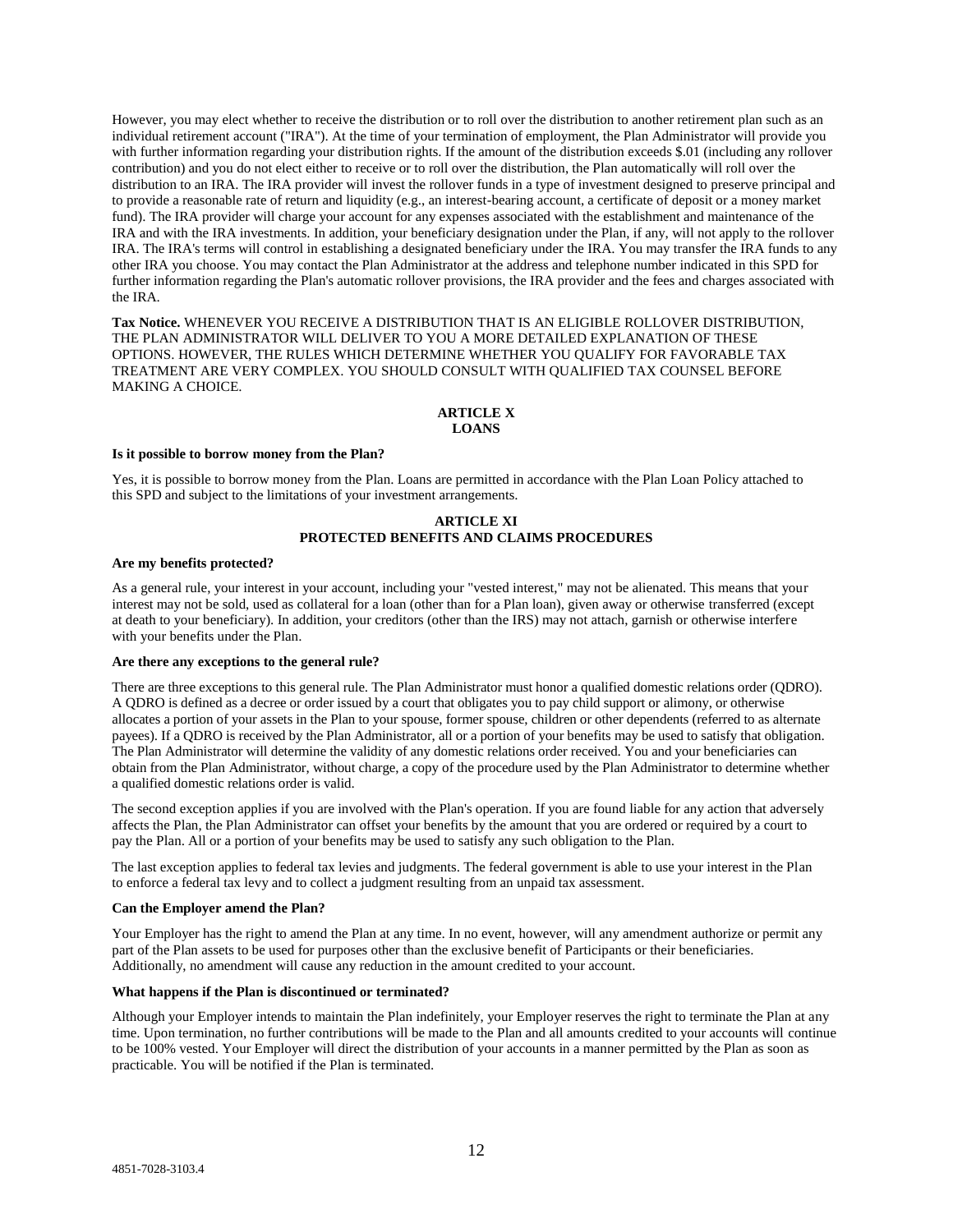#### **How do I submit a claim for Plan benefits?**

Benefits will generally be paid to you and your beneficiaries without the necessity for formal claims. Contact the Plan Administrator or investment provider if you are entitled to benefits or if you think an error has been made in determining your benefits. Any such request should be in writing.

If the Plan Administrator determines the claim is valid, then you will receive a statement describing the amount of benefit, the method or methods of payment, the timing of distributions and other information relevant to the payment of the benefit.

#### **What if my benefits are denied?**

Your request for Plan benefits will be considered a claim for Plan benefits, and it will be subject to a full and fair review. If your claim is wholly or partially denied, the Plan Administrator will provide you with a written or electronic notification of the Plan's adverse determination.

This written or electronic notification must be provided to you within a reasonable period of time, but not later than 90 days after the receipt of your claim by the Plan Administrator, unless the Plan Administrator determines that special circumstances require an extension of time for processing your claim. If the Plan Administrator determines that an extension of time for processing is required, written notice of the extension will be furnished to you prior to the termination of the initial 90-day period. In no event will such extension exceed a period of 90 days from the end of such initial period. The extension notice will indicate the special circumstances requiring an extension of time and the date by which the Plan expects to render the benefit determination.

The Plan Administrator's written or electronic notification of any adverse benefit determination must contain the following information:

- (a) The specific reason or reasons for the adverse determination.
- (b) Reference to the specific Plan provisions on which the determination is based.
- (c) A description of any additional material or information necessary for you to perfect the claim and an explanation of why such material or information is necessary.
- (d) Appropriate information as to the steps to be taken if you or your beneficiary wants to submit your claim for review.

If your claim has been denied, and you want to submit your claim for review, you must follow the claims review procedure in the next question.

#### **What is the claims review procedure?**

Upon the denial of your claim for benefits, you may file your claim for review, in writing, with the Plan Administrator.

(a) YOU MUST FILE THE CLAIM FOR REVIEW NO LATER THAN 60 DAYS AFTER YOU HAVE RECEIVED WRITTEN NOTIFICATION OF THE DENIAL OF YOUR CLAIM FOR BENEFITS.

(b) You may submit written comments, documents, records, and other information relating to your claim for benefits.

(c) You may review all pertinent documents relating to the denial of your claim and submit any issues and comments, in writing, to the Plan Administrator.

(d) You will be provided, upon request and free of charge, reasonable access to, and copies of, all documents, records, and other information relevant to your claim for benefits.

(e) Your claim for review must be given a full and fair review. This review will take into account all comments, documents, records, and other information submitted by you relating to your claim, without regard to whether such information was submitted or considered in the initial benefit determination.

The Plan Administrator will provide you with written or electronic notification of the Plan's benefit determination on review. The Plan Administrator must provide you with notification of this denial within 60 days after the Plan Administrator's receipt of your written claim for review, unless the Plan Administrator determines that special circumstances require an extension of time for processing your claim. If the Plan Administrator determines that an extension of time for processing is required, written notice of the extension will be furnished to you prior to the termination of the initial 60-day period. In no event will such extension exceed a period of 60 days from the end of the initial period. The extension notice will indicate the special circumstances requiring an extension of time and the date by which the Plan expects to render the determination on review.

In the case of an adverse benefit determination, the notification will set forth:

(a) The specific reason or reasons for the adverse determination.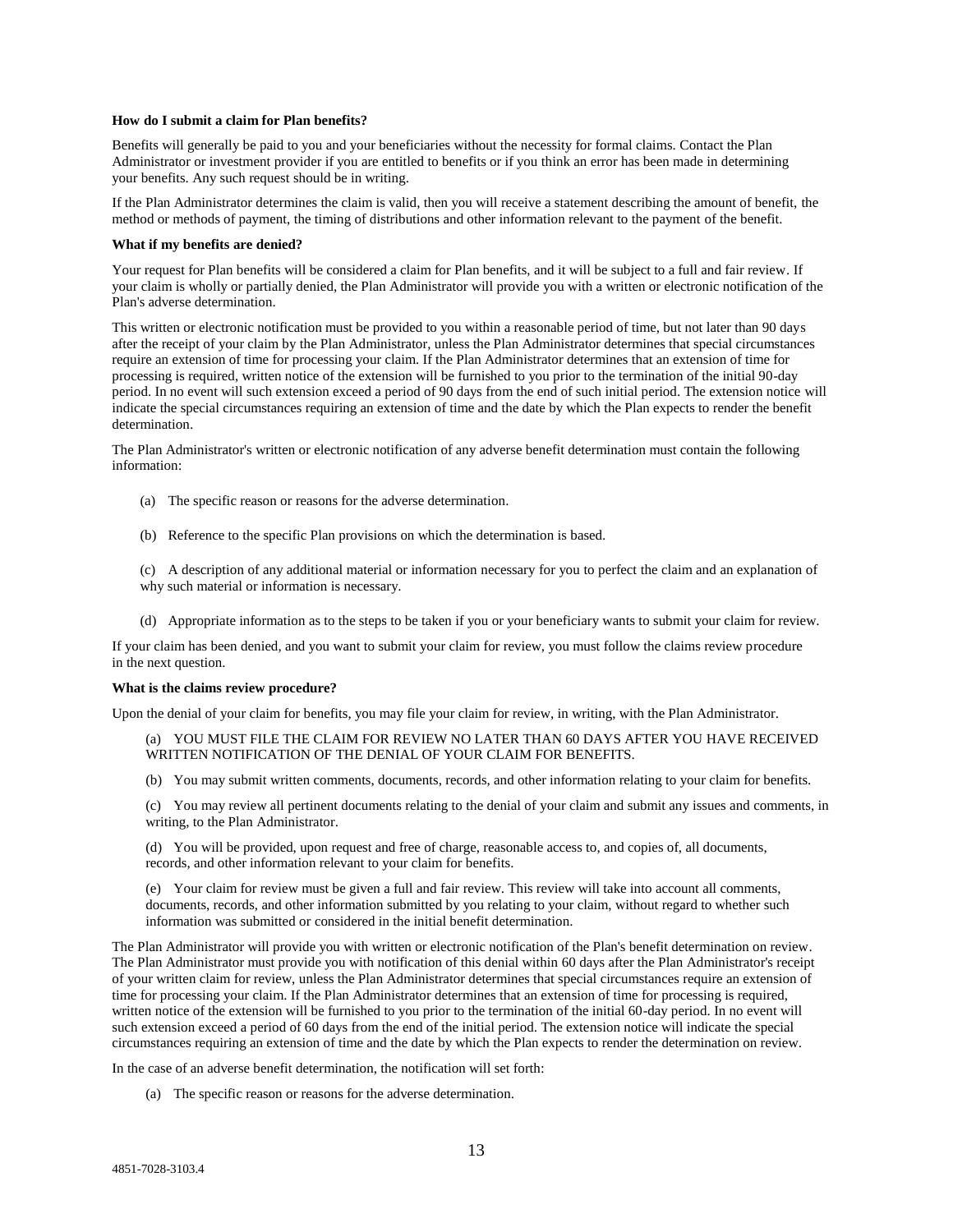- (b) Reference to the specific Plan provisions on which the benefit determination is based.
- (c) A statement that you are entitled to receive, upon request and free of charge, reasonable access to, and copies of, all documents, records, and other information relevant to your claim for benefits.

If you have a claim for benefits which is denied, then you may file suit in a state or federal court. However, in order to do so, you must file the suit no later than 180 days after the date of the Plan Administrator's final determination denying your claim.

#### **What are my rights as a Plan Participant?**

As a Participant in the Plan you are entitled to certain rights and protections under the Employee Retirement Income Security Act of 1974 (ERISA). ERISA provides that all Plan Participants are entitled to:

(a) Examine, without charge, at the Plan Administrator's office and at other specified locations, all documents governing the Plan, including collective bargaining agreements and insurance contracts, if any, and a copy of the latest annual report (Form 5500 Series) filed by the Plan with the U.S. Department of Labor and available at the Public Disclosure Room of the Employee Benefits Security Administration.

(b) Obtain, upon written request to the Plan Administrator, copies of documents governing the operation of the Plan, including collective bargaining agreements and insurance contracts, if any, and copies of the latest annual report (Form 5500 Series) and updated Summary Plan Description. The Plan Administrator may make a reasonable charge for the copies.

(c) Receive a summary of the Plan's annual financial report. The Plan Administrator is required by law to furnish each Participant with a copy of this summary annual report.

In addition to creating rights for Plan Participants, ERISA imposes duties upon the people who are responsible for the operation of the Plan. The people who operate your Plan, called "fiduciaries" of the Plan, have a duty to do so prudently and in the interest of you and other Plan Participants and beneficiaries. No one, including your Employer or any other person, may fire you or otherwise discriminate against you in any way to prevent you from obtaining a pension benefit or exercising your rights under ERISA.

If your claim for a pension benefit is denied or ignored, in whole or in part, you have a right to know why this was done, to obtain copies of documents relating to the decision without charge, and to appeal any denial, all within certain time schedules.

Under ERISA, there are steps you can take to enforce the above rights. For instance, if you request a copy of Plan documents or the latest annual report from the Plan and do not receive them within 30 days, you may file suit in a federal court. In such a case, the court may require the Plan Administrator to provide the materials and pay you up to \$110 a day until you receive the materials, unless the materials were not sent because of reasons beyond the control of the Plan Administrator.

If you have a claim for benefits which is denied or ignored, in whole or in part, you may file suit in a state or federal court. In addition, if you disagree with the Plan's decision or lack thereof concerning the qualified status of a domestic relations order or a medical child support order, you may file suit in federal court. You and your beneficiaries can obtain, without charge, a copy of the Plan's QDRO procedures from the Plan Administrator.

If it should happen that the Plan's fiduciaries misuse the Plan's money, or if you are discriminated against for asserting your rights, you may seek assistance from the U.S. Department of Labor, or you may file suit in a federal court. The court will decide who should pay court costs and legal fees. If you are successful, the court may order the person you have sued to pay these costs and fees. If you lose, the court may order you to pay these costs and fees, for example, it finds your claim is frivolous.

#### **What can I do if I have questions or my rights are violated?**

If you have any questions about the Plan, you should contact the Plan Administrator. If you have any questions about this statement or about your rights under ERISA, or if you need assistance in obtaining documents from the Plan Administrator, you should contact the nearest office of the Employee Benefits Security Administration, U.S. Department of Labor, listed in the telephone directory or the Division of Technical Assistance and Inquiries, Employee Benefits Security Administration, U.S. Department of Labor, 200 Constitution Avenue, N.W., Washington, D.C. 20210. You may also obtain certain publications about your rights and responsibilities under ERISA by calling the publications hotline of the Employee Benefits Security Administration.

# **ARTICLE XII GENERAL INFORMATION ABOUT THE PLAN**

There is certain general information which you may need to know about the Plan. This information has been summarized for you in this Article.

#### **Plan Name**

The full name of the Plan is Furman University Defined Contribution and Tax Deferred Annuity Retirement Plan.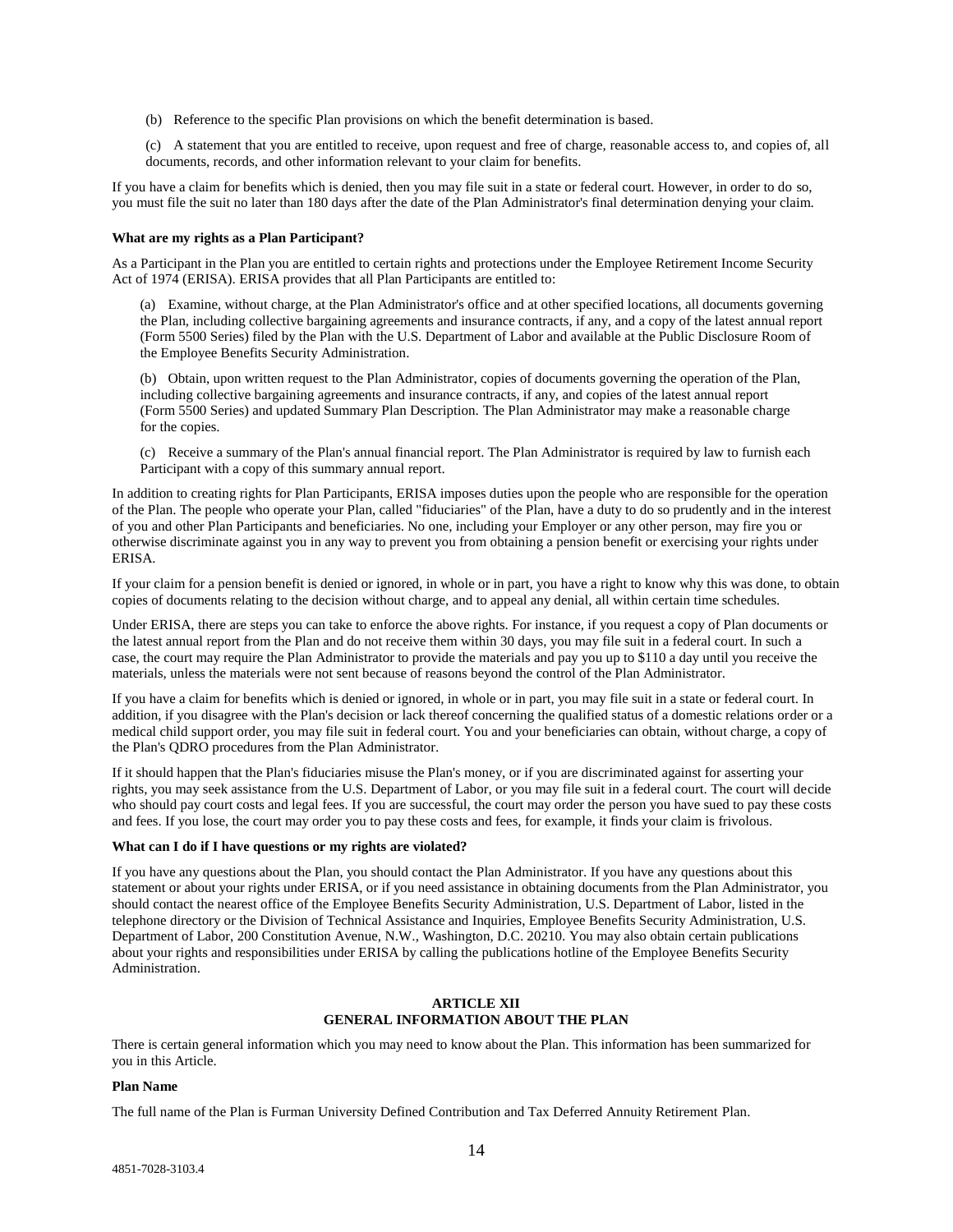## **Plan Number**

The Employer has assigned Plan Number 001 to your Plan.

#### **Plan Effective Dates**

This Plan was originally effective on April 4, 1941. The amended and restated provisions of the Plan become effective on January 1, 2018.

**Merged plan.** Furman University Tax Deferred Annuity is merged into this Plan effective as of January 1, 2018.

#### **Other Plan Information**

**Plan Year.** The Plan's records are maintained on a twelve-month period of time. This is known as the Plan Year. The Plan Year ends on December 31st.

The Plan will be governed by the laws of the state of the Employer's principal place of business to the extent not governed by federal law.

Benefits provided by the Plan are NOT insured by the Pension Benefit Guaranty Corporation (PBGC) under Title IV of the Employee Retirement Income Security Act of 1974 because the insurance provisions under ERISA are not applicable to this type of Plan.

Service of legal process may be made upon Bud Bierly, the Chairperson of the Furman University Retirement Plan Committee. His address is the same as the Employer's address.

#### **Employer Information**

The Employer's name, address, business telephone number and identification number are:

Furman University 3300 Poinsett Hwy. Greenville, South Carolina 29613-1000 864-294-2217 570314395

#### **Plan Administrator Information**

The Plan Administrator is responsible for the day-to-day operation of the Plan. For example, the Plan Administrator maintains the Plan records, including your account information, provides you with the forms you need to complete for Plan participation, and directs the payment of your account at the appropriate time. The Plan Administrator will also allow you to review the formal Plan document and certain other materials related to the Plan. If you have any questions about the Plan or your participation, you should contact the Plan Administrator. The Plan Administrator may designate other parties to perform some duties of the Plan Administrator, and some duties are the responsibility of the investment provider(s) to the Plan.

The Plan Administrator has the complete power, in its sole discretion, to determine all questions arising in connection with the administration, interpretation, and application of the Plan (and any related documents and underlying policies). Any such determination by the Plan Administrator is conclusive and binding upon all persons.

The name, address and business telephone number of the Plan's Administrator are:

Furman University Retirement Plan Committee 3300 Poinsett Hwy. Greenville, South Carolina 29613-1000 864-294-2217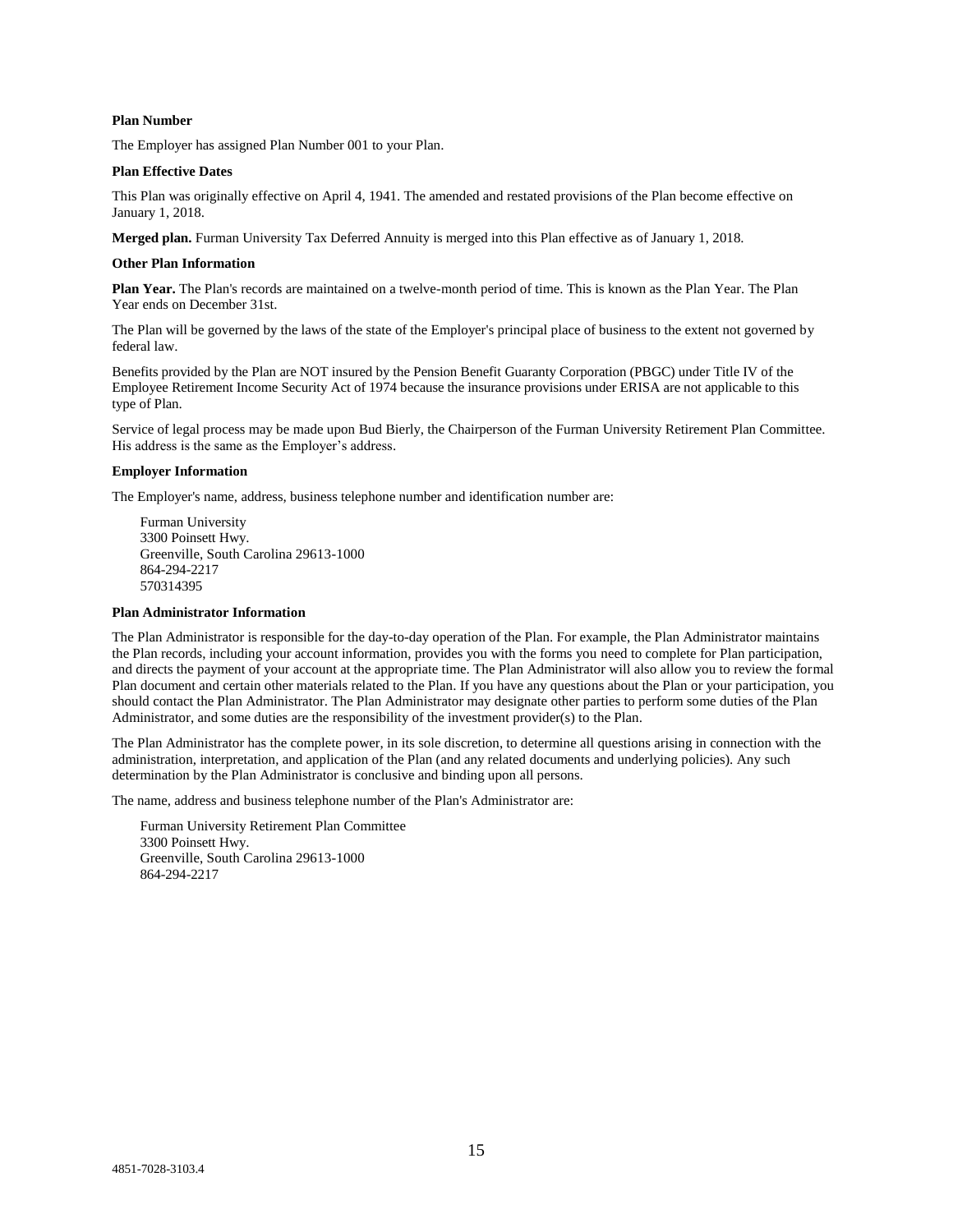#### **APPENDIX PLAN LOAN POLICY**

To the extent permitted by the Investment Arrangements in which the Plan assets are invested, Furman University Defined Contribution and Tax Deferred Annuity Retirement Plan permits loans to be made to Participants pursuant to a written loan policy. All references to Participants in this loan policy include Participants and their Beneficiaries or any alternate payee with respect to the Plan provided that the borrower must qualify as a "party in interest" as defined by ERISA Section 3(14). All current employees of the Employer and certain former Employees qualify as parties in interest. Please review your annuity contracts or custodial agreements before requesting a loan. The Individual Agreements governing the investment options that you selected for your Plan contributions may contain additional limits on when you can take a loan. Please review both the following information in this Loan Policy and your annuity contracts or custodial agreements before requesting a loan. Contact your Employer or the investment vendor if you have questions regarding your loan options.

The Plan Administrator is authorized to administer the Participant loan policy. All applications for loans will be made by a Participant to the Plan Administrator (or the Plan Administrator's delegate) on forms which the Plan Administrator will make available for such purpose.

#### 1. LOAN APPLICATION/BORROWER QUALIFICATION

 Loans are available to Participants on a reasonably equivalent basis. However, if you terminate employment, you will not be entitled to obtain a loan. A Participant must apply for each loan with an application which specifies the amount of the loan desired and the requested duration for the loan. The Plan Administrator may request additional information before approving a loan.

 All loan applications will be considered by the Plan Administrator within a reasonable time after the Participant makes formal application.

The loan will be treated as a directed investment of the borrower's Account.

2. LOAN LIMITATIONS. With regard to any loan made pursuant to this loan policy, the following rule(s) and limitation(s) will apply, in addition to such other requirements set forth in the Plan:

 Loans to a Participant will not be approved in an amount which exceeds 50% of his or her nonforfeitable account balance. The maximum aggregate dollar amount of loans outstanding to any Participant may not exceed \$50,000, reduced by the excess of the Participant's highest outstanding Participant loan balance during the 12-month period ending on the date of the loan over the Participant's current outstanding Participant loan balance on the date of the loan.

Loans from a TIAA Annuity other than an RPL loan are further limited to:

- (a) 45% of the combined accumulations attributable to the funding vehicle(s) under your retirement plan; or
- (b) 90% or the CREF and TIAA Real Estate accumulation attributable to participation under this Plan for Retirement Loan (RL) loans, or
- (c) 90% of your TIAA Annuity accumulation attributable to participation under this Plan for a Group Supplemental Retirement Annuity (GSRA) loan.
- No loan in an amount less than \$1,000 will be granted to any Participant for any single loan.

 A Participant can have 3 loan(s) currently outstanding from the Plan. However, if this loan limitation exceeds three, and your loan is an RPL loan, you may not have more than three loans at any one time from all plans of the employers.

Loan refinancing is not permitted.

3. ACCOUNT RESTRICTIONS. With regard to loans made pursuant to this loan policy (subject to the investment arrangements), the following rules apply:

- Loans may only be made from accounts attributable to:
	- Unmatched Pre-tax Elective Deferrals
	- Nonelective contributions
	- Rollovers from other plans

4. EVIDENCE AND TERMS OF LOAN. The Plan Administrator will document every loan in the form of a promissory note signed by the Participant for the face amount of the loan, according to the following:

Any loan granted or renewed under this policy will bear a reasonable rate of interest.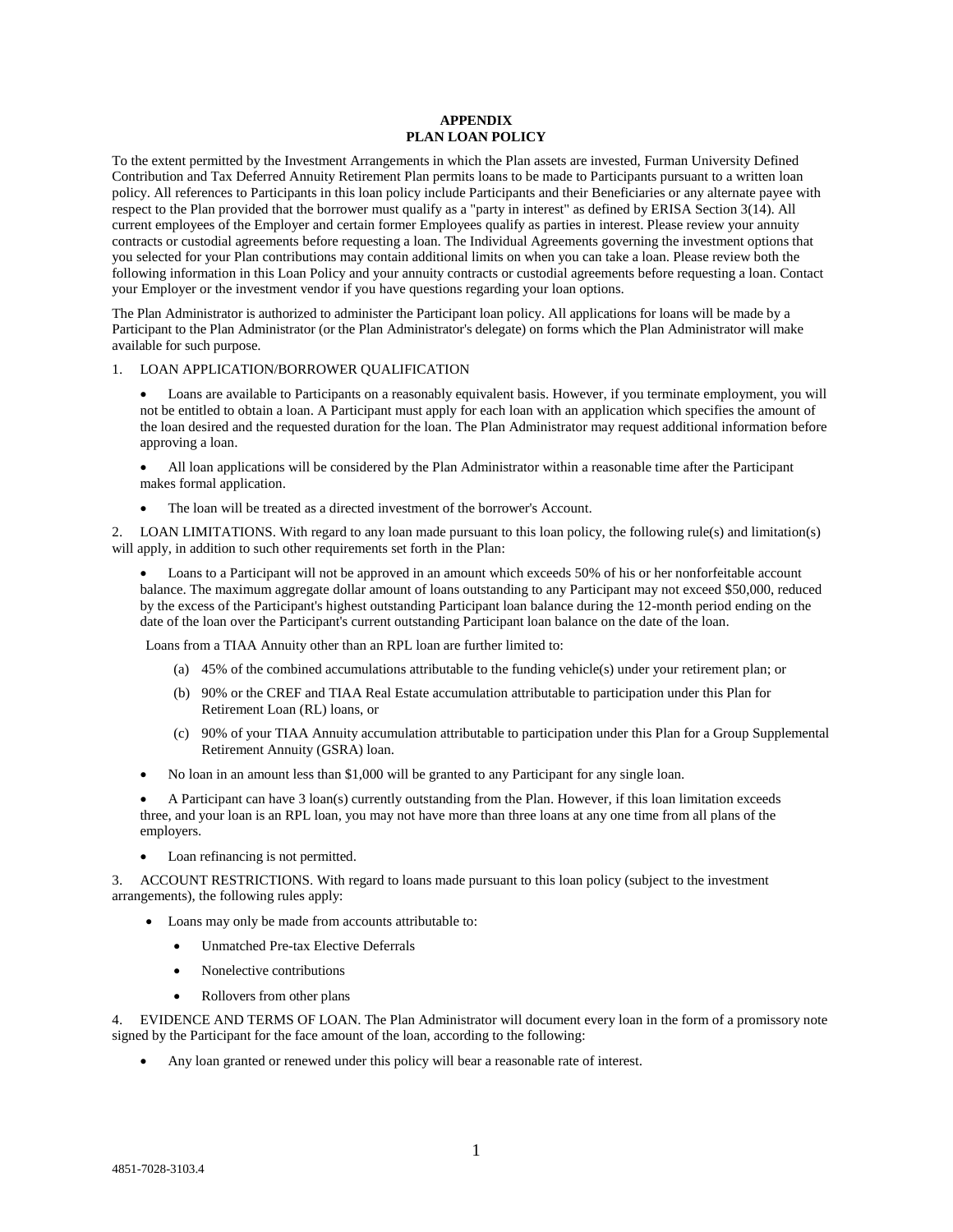The interest rate will be fixed for the duration of the loan. However, with respect to amounts invested with TIAA, the interest rate for your loan will vary, as described below, depending upon how your retirement balance is invested.

 Group Supplemental Retirement Unit-Annuity (GSRA) contract - The interest rate is variable and can increase or decrease every three months. The interest rate you pay initially will be the higher of (1) the Moody's Corporate Bond Yield Average for the calendar month ending two months before your loan is issued; or (2) the interest rate credited before your annuity starting date, as stated in the applicable rate schedule, plus 1 percent. Thereafter, the rate may change quarterly, but only if the new rate differs from your current rate by at least 1/2 percent.

 Retirement Loan (RL) contract - For all Employers except those located in Arkansas, Hawaii, or New Jersey, the interest rate you pay initially will be the higher of (1) the Moody's Corporate Bond Yield Average for the calendar month ending two months before your loan is issued; or (2) the interest credited before your annuity starting date, as stated in the applicable rate schedule, plus 1 percent. Thereafter the rate will change annually, but only if the Moody's Corporate Bond Yield Average for the calendar month ending two months before the anniversary of your loan differs from your current rate by at least a 1/2 percent. If the latest average differs by less, your interest rate will remain the same for the next year. For Employers located in Arkansas, Hawaii, or New Jersey, the interest rate will be a fixed rate of 8 percent.

 Retirement Plan Loans from mutual funds or annuity contract (RPL) - The interest rate will be fixed for the term of the loan and will be equal to the Federal Reserve Board Bank prime loan rate plus 1 percent at the time of the loan origination.

The loan must provide at least quarterly payments under a level amortization schedule. If you are currently employed by the Employer, the Plan Administrator will require you to enter into either a payroll deduction or an ACH agreement or other repayment method agreed to by the investment arrangement to repay the loan.

• The Plan Administrator will fix the term for repayment of any loan; however, in no instance may the term of repayment be greater than five years, unless the loan qualifies as a home loan. A "home loan" is a loan used to acquire a dwelling unit which, within a reasonable time, you will use as a principal residence. The term for a home loan will be no more than 10 years.

 All loans will be considered a directed investment from your account(s) in the Plan. As such, all of your payments of principal and interest will be credited only to your account(s).

 The Plan generally or the Employer will bear the cost directly related to the loan set-up, annual maintenance, administrative charges, and collection of the note.

Upon termination, you may continue to pay off your loan according to the original loan agreement.

 A loan, if not otherwise due and payable, is due and payable on termination of the Plan, notwithstanding any contrary provision in the promissory note. Nothing in this loan policy restricts your Employer's right to terminate the Plan at any time.

You should note that the law treats the amount of any loan (other than a "home loan") not repaid five years after the date of the loan as a taxable distribution on the last day of the five year period or, if sooner, at the time the loan is in default.

5. SECURITY FOR LOAN. The Plan will require that you provide security before a loan is granted. For this purpose, the Plan will consider your interest under the Plan (account balances) to be adequate security. However, in no event will more than 50% of your vested interest in the Plan (determined immediately after origination of the loan) be used as security for the loan. Generally, it will be the policy of the Plan not to make loans which require security other than your vested interest in the Plan. However, if additional security is necessary to adequately secure the loan, then the Plan Administrator will require that such security be provided before the loan will be granted.

6. FORM OF PLEDGE. The pledge and assignment of your account balances will be in the form prescribed by the Plan Administrator.

7. LEAVE OF ABSENCE/SUSPENSION OF PAYMENT. The Plan Administrator will suspend loan repayments for a period not exceeding one year which occurs during a military leave of absence. The Plan Administrator will provide you with an explanation of the effect of a military leave of absence upon your loan.

8. PAYMENTS AFTER LEAVE OF ABSENCE. When payments resume following a payment suspension in connection with a military leave of absence authorized above, you must select one of the following methods to repay the loan, to the extent permitted by the investment provider, plus accumulated interest:

 You will increase the amount of the required installments to an amount sufficient to amortize the remaining balance of the loan, plus accrued interest, over the remaining term of the loan.

 You will pay a balloon payment of the remaining unpaid principal and interest, at the conclusion of the term of the loan as determined in the promissory note.